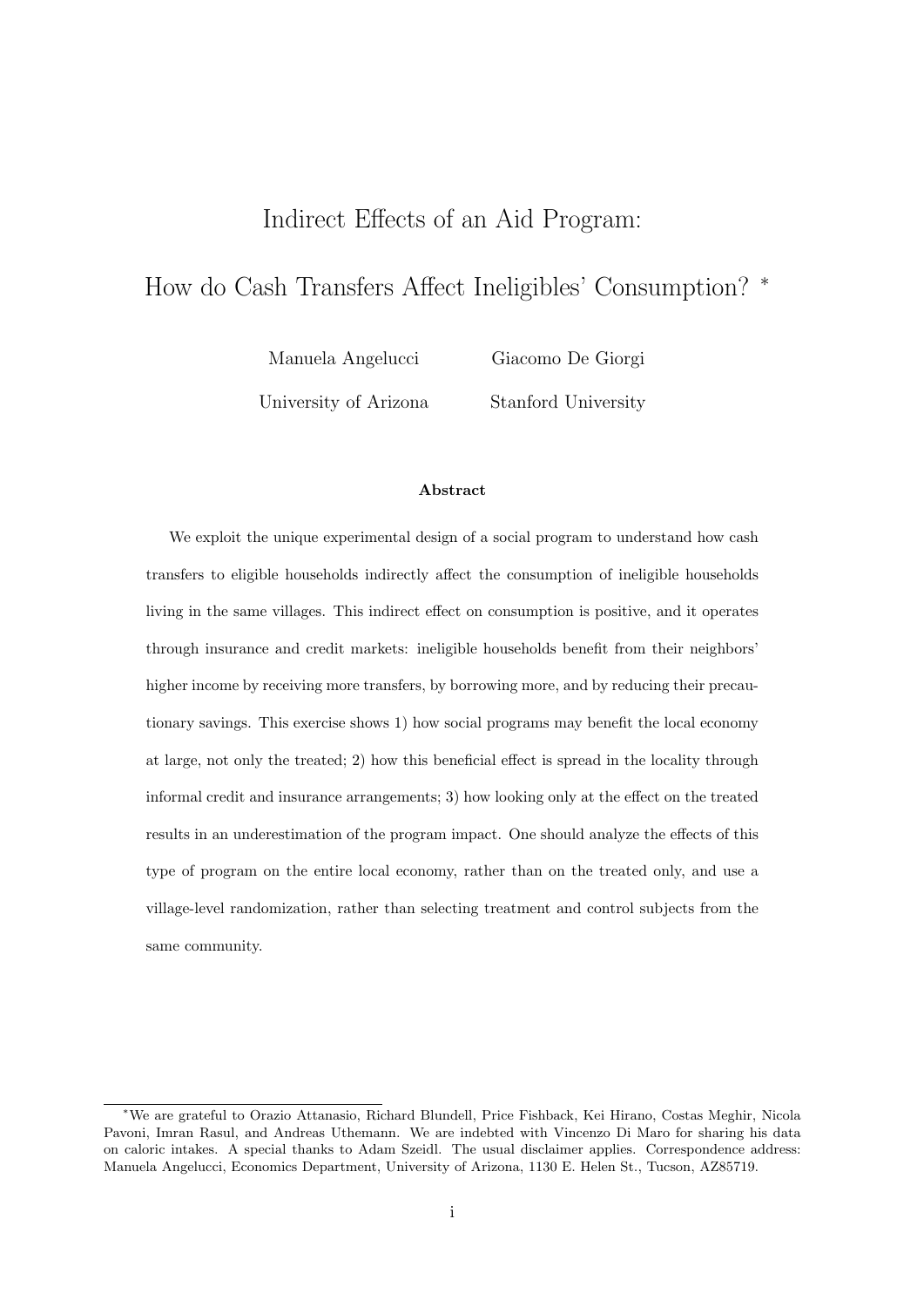## 1 Introduction

Policy interventions in developing countries are likely to affect all the residents of the areas where they are implemented. The program evaluation literature, however, is mainly focused on estimating the program effects on the treated, rather than the effects on the non-treated or locality-wide effects. These indirect effects may be large in communities where the lack of formal markets and institutions creates strong interactions between small groups of households. This paper estimates the indirect effects of the flagship Mexican welfare program, Progresa, on the consumption of ineligible households, and studies the mechanisms through which these indirect effects occur.

Started in 1997 and still ongoing, Progresa's aim is improving poor households' education, health, and nutrition through sizeable cash transfers. In our sample of rural villages, more than half of the households are treated. The targeted villages are small and agriculture is the main, and often sole economic activity. The exposure to natural disasters, the absence of formal credit and insurance institutions, and extensive within-village kinship relationships create incentives to engage in informal risk-sharing activities. If this is the case, treated households will share part of their higher income with members of their social network through gifts or loans. Therefore, the entire village will benefit from the program.

Understanding the program's indirect effects and their causes is important for three reasons: first, because this type of program has become very popular and therefore a careful evaluation is needed. Second, the study of indirect effects has implications for the design of policies and of the experiments to evaluate them. Third, and more broadly, this exercise enables us to see how a positive income shock is transmitted through the local economy.

We can estimate these effects under fairly weak identification assumptions because of the unique design of the experimental trial and evaluation data. There is a village-level randomization and we have a census of all households, irrespective of eligibility for the treatment.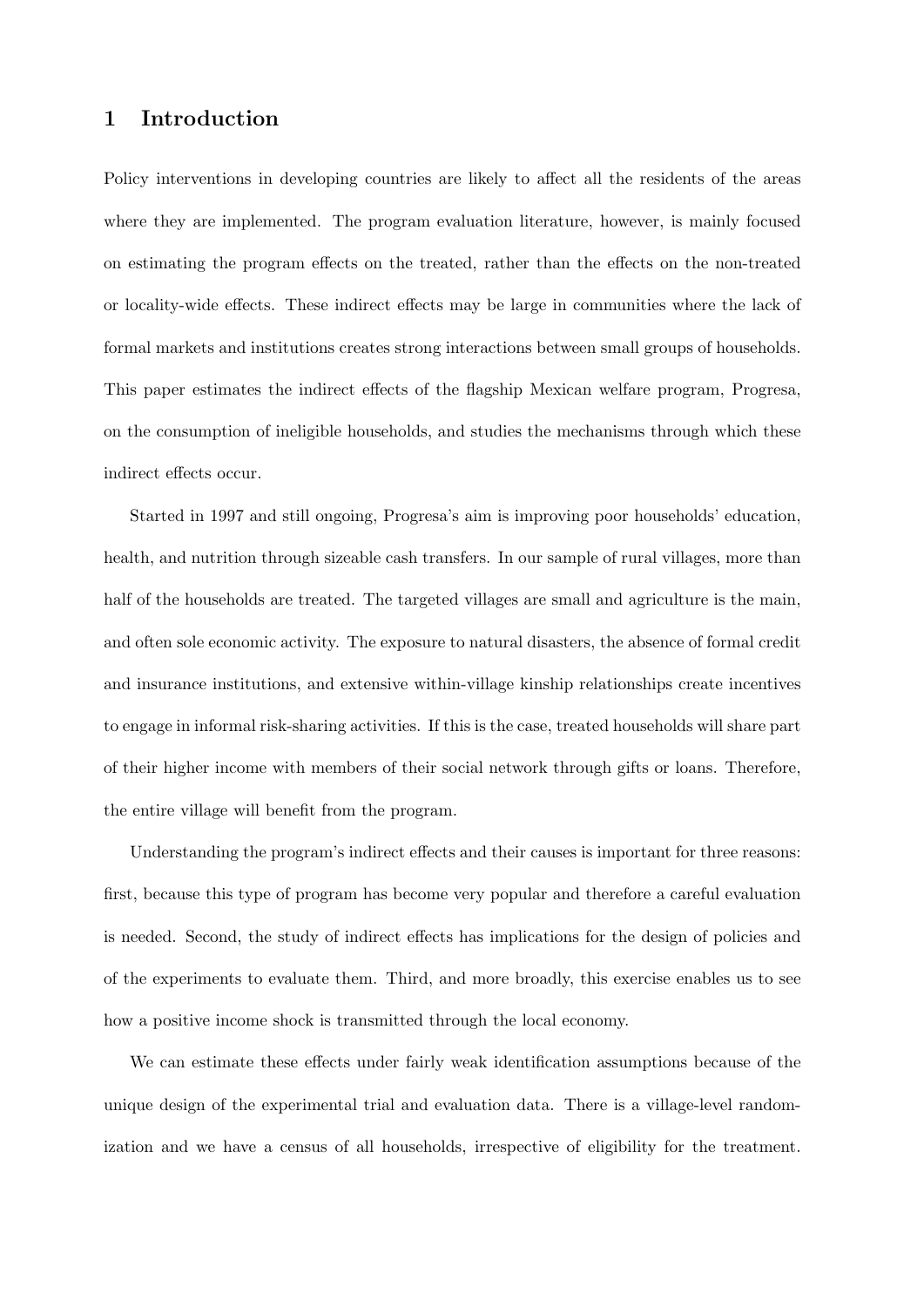Thus, we have information on four groups: eligible and ineligible households in treatment and control villages. Ineligible households in control villages provide a valid counterfactual for the ineligibles in treatment villages under the assumptions that assignment is truly random and control villages are not indirectly affected by the program. The identification relies on the fact that only a subgroup of households in the village is eligible for a particular policy (Moffitt, 2001). A comparison of ineligible households' consumption, loans, and transfers in treatment and control villages enables us to identify the indirect effect of the program on these outcomes.

If villagers share risk, Progresa will cause an increase in consumption, loans, and transfers for ineligible families. Consistent with those predictions, food consumption for the ineligibles in treated villages increases by about 10% per month per adult equivalent in May and November 1999. This effect is roughly 50% of the average increase in food consumption for eligible adults since November 1998; failure to consider this indirect effect results in a 12% underestimate of the treatment impact. Ineligible households in treatment villages consume more by borrowing more money (mainly from family and friends), by receiving more transfers, and, to a small extent, by reducing their stock of grains and animals at the beginning of the program.

We rule out alternative potential causes for the observed consumption increase, including changes in labor earnings and increases in both goods prices and income from higher sales caused by a higher demand. Therefore, we conclude that the indirect program effect on consumption is not generated by an increase in earnings.

A limitation of the program evaluation literature is that there is often a sizeable difference between the experimental estimates of treatment effects and the effect of the policy on the population. This normally occurs for two reasons. Usually one can only estimate the treatment effect on the treated or the eligibles, and not, as in our case, its indirect effect on the ineligibles. Second, the experiment normally involves a small fraction of the relevant population; when a program is rolled-out nationwide, it may have general equilibrium effects that offset the partial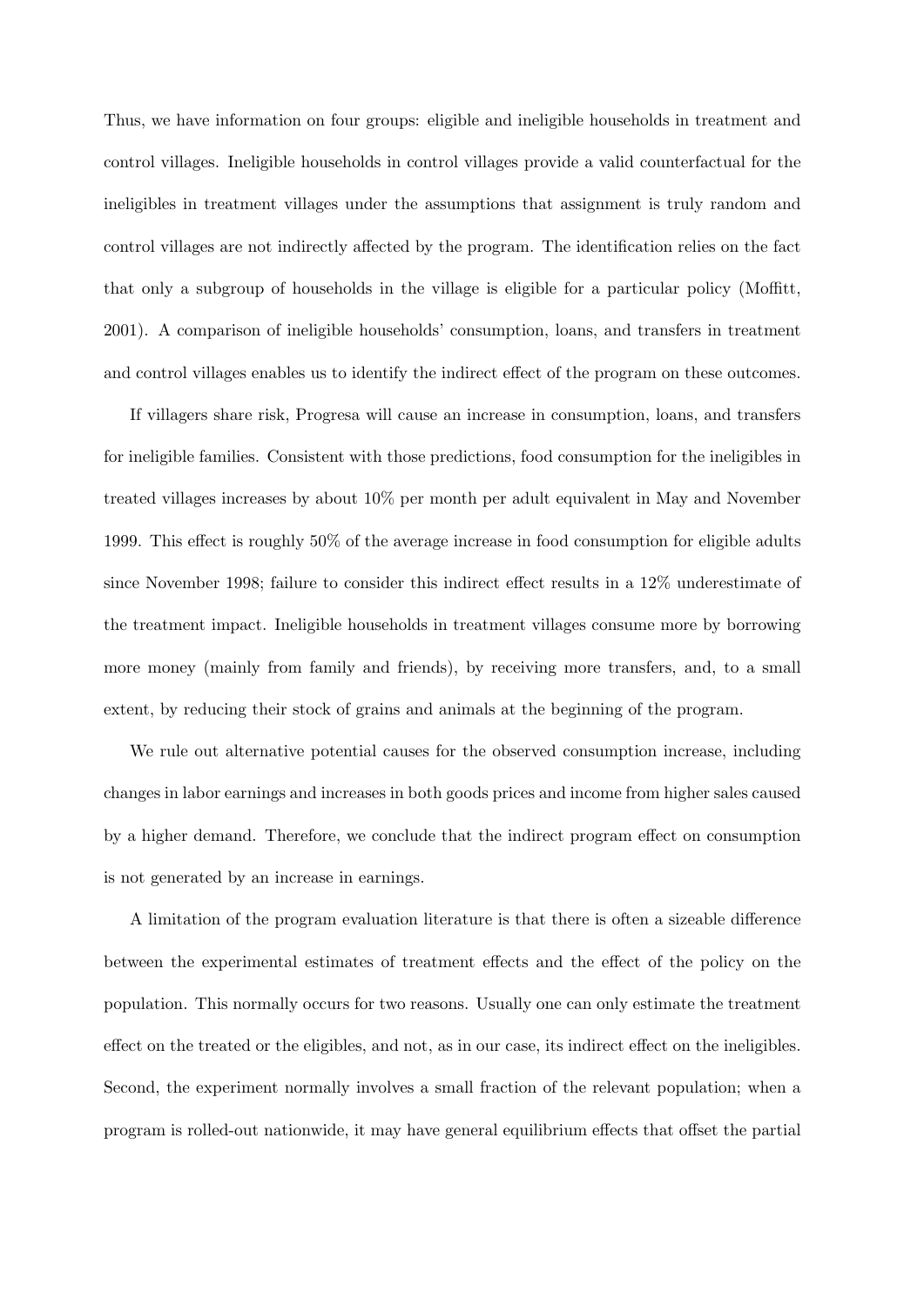equilibrium ones estimated from experimental data. Our analysis does not suffer from this limitation because we observe the treatment effect on the ineligibles. Further, in our case this effect is not a function of the number of treated villages, but of the existence of informal risksharing networks. As long as informal networks are an important tool to insure against risk, we can predict positive indirect effects on consumption irrespective of the number of localities that receive Progresa assistance. Thus, contrary to many active labor market programs, in this class of policies the indirect treatment effects reinforce the direct effects.

We contribute to the program evaluation literature in several ways. First, we show that a class of widely implemented aid policies has large positive indirect effects on consumption. Second, we establish how these indirect effects operate, and that they are a feature of the nationwide program, rather than of the evaluation sample only. Third, we point out that the unit of analysis to evaluate this class of policies is the entire local economy, rather than only the treated. The implication for the design of policy evaluations is that the experimental data should be randomized at the village level, as done in the Progresa evaluation, rather than within a given locality, as is often the case.

We also add to the literature that studies consumption smoothing in low-income economies by showing how a cash injection into a group of households affects all families living in the same village. Consistent with the predictions of a simple risk sharing model, we find that ineligible households living in treated villages receive more informal loans (e.g., Rosenzweig, 1988; Townsend, 1995; Udry, 1994), more transfers from family and friends (e.g., Rosenzweig, 1988b; Rosenzweig and Stark, 1989; Fafchamps and Lund, 2003), and reduce their livestock and grains (e.g., Deaton, 1992; Rosenzweig and Wolpin, 1993; Udry, 1995; Lim and Townsend, 1998). In addition, unlike most of the empirical literature, we can identify to what extent a household's positive income shock benefits the other village members: for every 100 pesos transferred by Progresa to the eligibles households, the consumption of ineligible households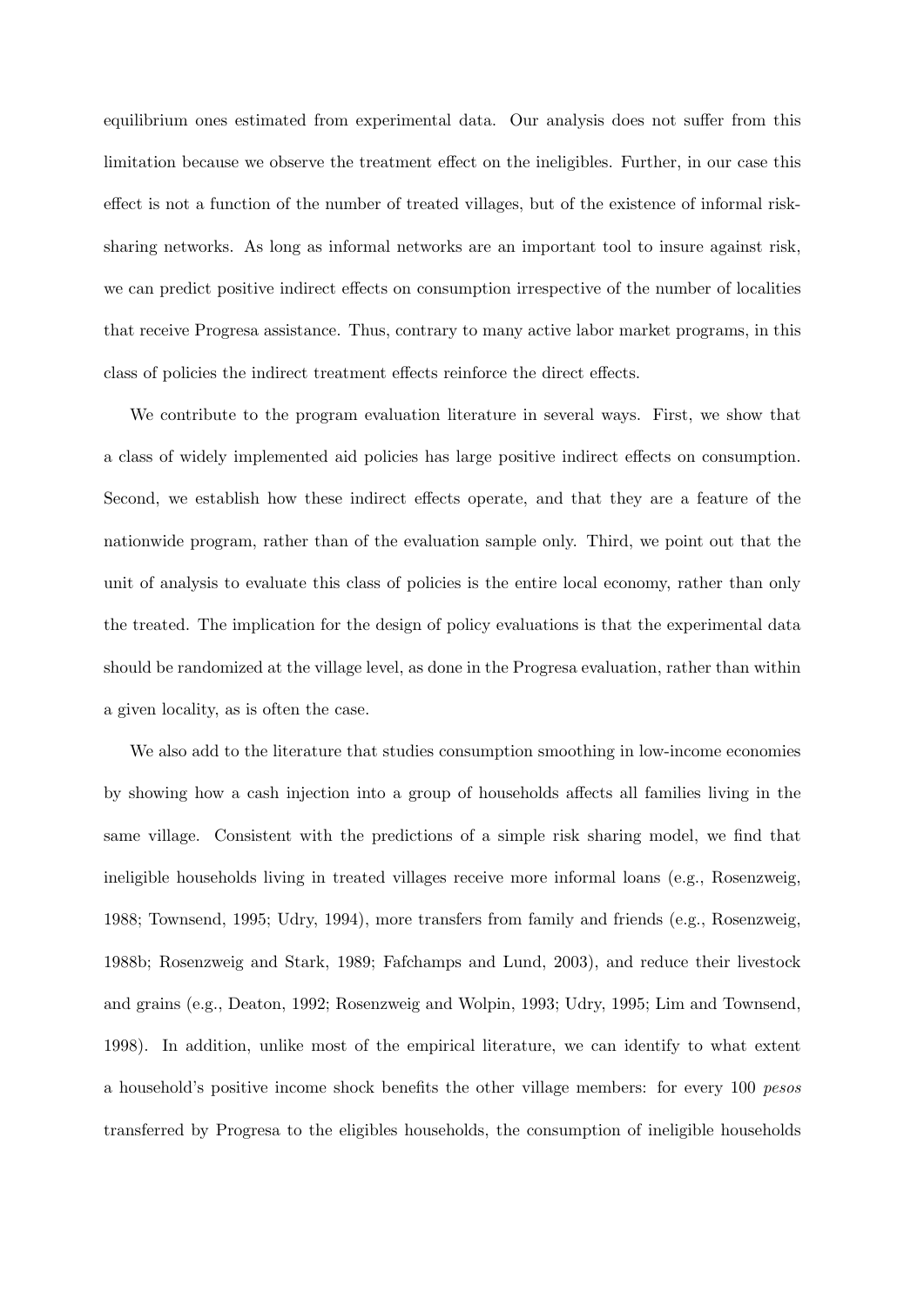increases by approximately 11 pesos.

The paper is organized as follows: Section 2 describes the structure of the program, the data collected for its evaluation, and the village characteristics indicating there is scope for risk-sharing. In Section 3 we use the predictions from a simple risk-sharing model to derive a set of testable hypotheses; Section 4 discusses the identification of the parameters of interest, and Section 5 estimates and interprets these parameters, showing there is a positive indirect treatment effect on consumption that occurs through higher loans and transfers. Section 6 rules out alternative explanations for this indirect effect and Section 7 checks that the estimated effects are consistent with each other. Section 8 concludes.

## 2 The data and village characteristics

#### 2.1 Program structure and data characteristics

Progresa (currently re-named Oportunidades) is an ongoing Mexican poverty alleviation program that targets poor households, providing grants to improve education, health, and nutrition. Started in 1997 and with transfers beginning around March 1998, this program had about 5 million recipient households in more than 92,000 localities by the end of 2006. The program provides grants in the form of nutritional subsidies, as well as scholarships for children attending third to ninth grade. The recipients of the transfers are women. The grants, paid bimonthly, are conditional upon family visits to health centers, women's participation in informal workshops on health and nutrition issues, and verification that children attended classes at least 85% of the time (Levy, 2006).

Scholarships are larger for higher school grades and for girls going to secondary school. The monthly amounts range between 70 *pesos* for all third graders to 225 *pesos* for males and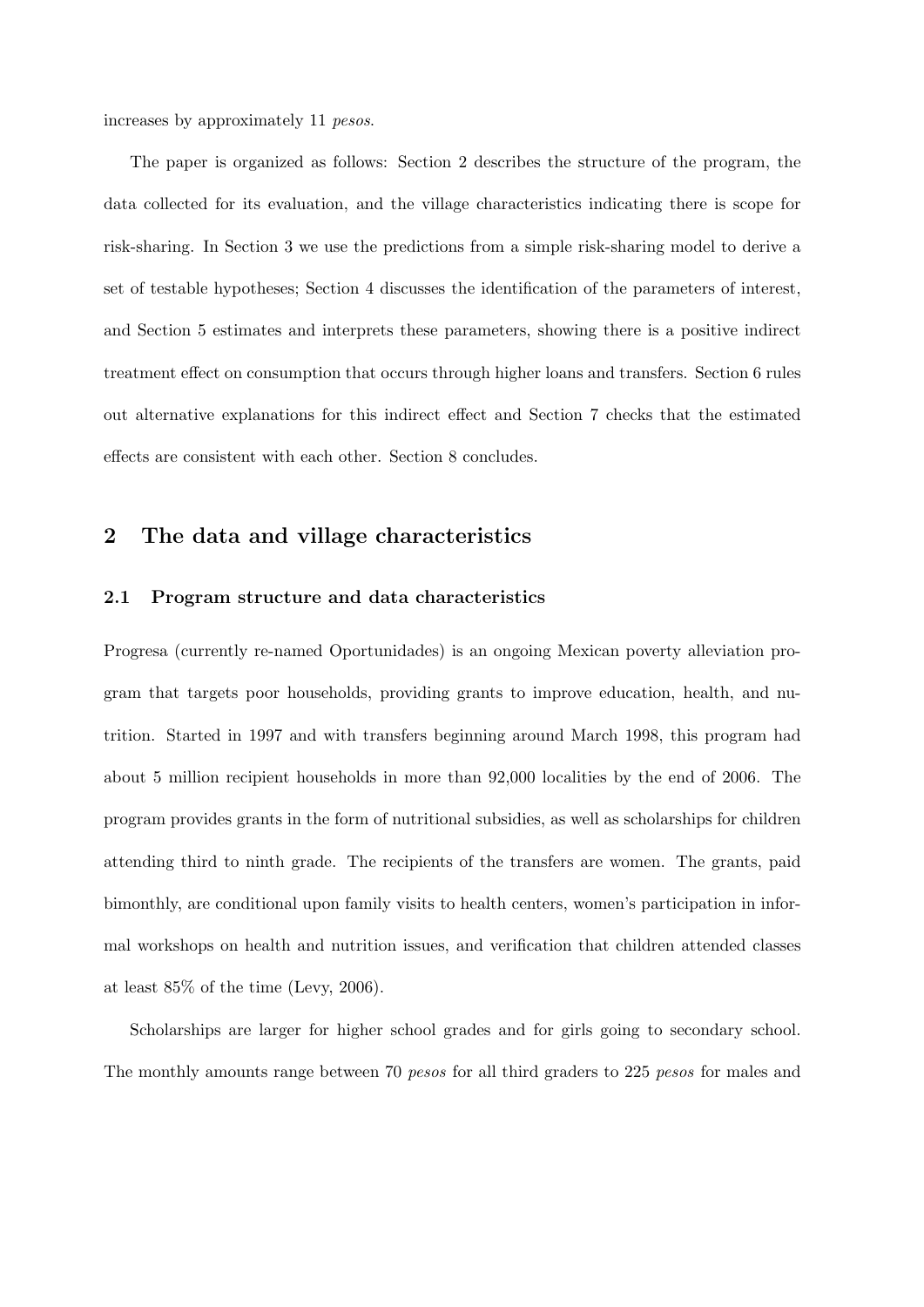255 pesos for females in ninth grade.<sup>1,2</sup> These payments correspond to approximately one half to two thirds of the wage a child would earn by working full time (Schultz, 2004), and cannot exceed a monthly total of 625 *pesos* per household.<sup>3</sup> The actual monthly grants up to November 1999 are sizeable, averaging 200 pesos per household, or 32.5 pesos per adult equivalent. This is about 23% and 16% of the average food consumption per adult equivalent for the poor and non-poor in control villages (which are respectively 140 and 200 pesos).

The experimental data for the evaluation of Progresa contain information on households from 506 poor rural villages in seven different states. Because of the program's geographic phase-in, 186 villages are randomized out and receive the treatment only at the end of 1999. Program eligibility depends on poverty status, and households are classified as being eligible or ineligible according to an assessment of their permanent income from information collected in the September 1997 census of localities.<sup>4</sup> There were two rounds of selection of eligible households in Progresa. 52% of households were classified as eligible in 1997. A few months later, but before the beginning of the program, 54% of the households initially classified as ineligible were added to the beneficiary group. However, about 60% of these households did not receive the transfers because of administrative problems, irrespective of their compliance with the eligibility rules. Thus, this group of re-classified households is in practice a mix of treated households and eligible but non-treated households who may actually expect transfers and behave accordingly. Because their behavior and incentives are unclear, we drop them from our data and keep only households initially classified as poor and non-poor families whose status was not revised.<sup>5</sup> These re-classified households are both in treatment and control villages, in

<sup>&</sup>lt;sup>1</sup>These are the amounts of the scholarships in November 1998, the first post-program wave for which we have data. Unless otherwise specified, all our monetary data are in November 1998 prices.

<sup>&</sup>lt;sup>2</sup>The exchange rate is approximately 10 *pesos* for 1 US dollar.

<sup>&</sup>lt;sup>3</sup>The scholarships were smaller in 1998 and were later adjusted to keep their real value constant.

<sup>&</sup>lt;sup>4</sup>We use the terms non-poor and ineligible, or poor and eligible, interchangeably, as each pair identifies the same group of households. For a detailed discussion of the selection criteria for both villages and households see Skoufias, Davis, and Behrman, 1999a, and Skoufias, Davis, and de la Vega, 1999b.

 ${}^{5}$ For example, the re-classified households may initially change their children's school enrollment, expecting a transfer, or increase consumption by borrowing against their future transfers, which they know they will receive by the end of 1999 at the latest.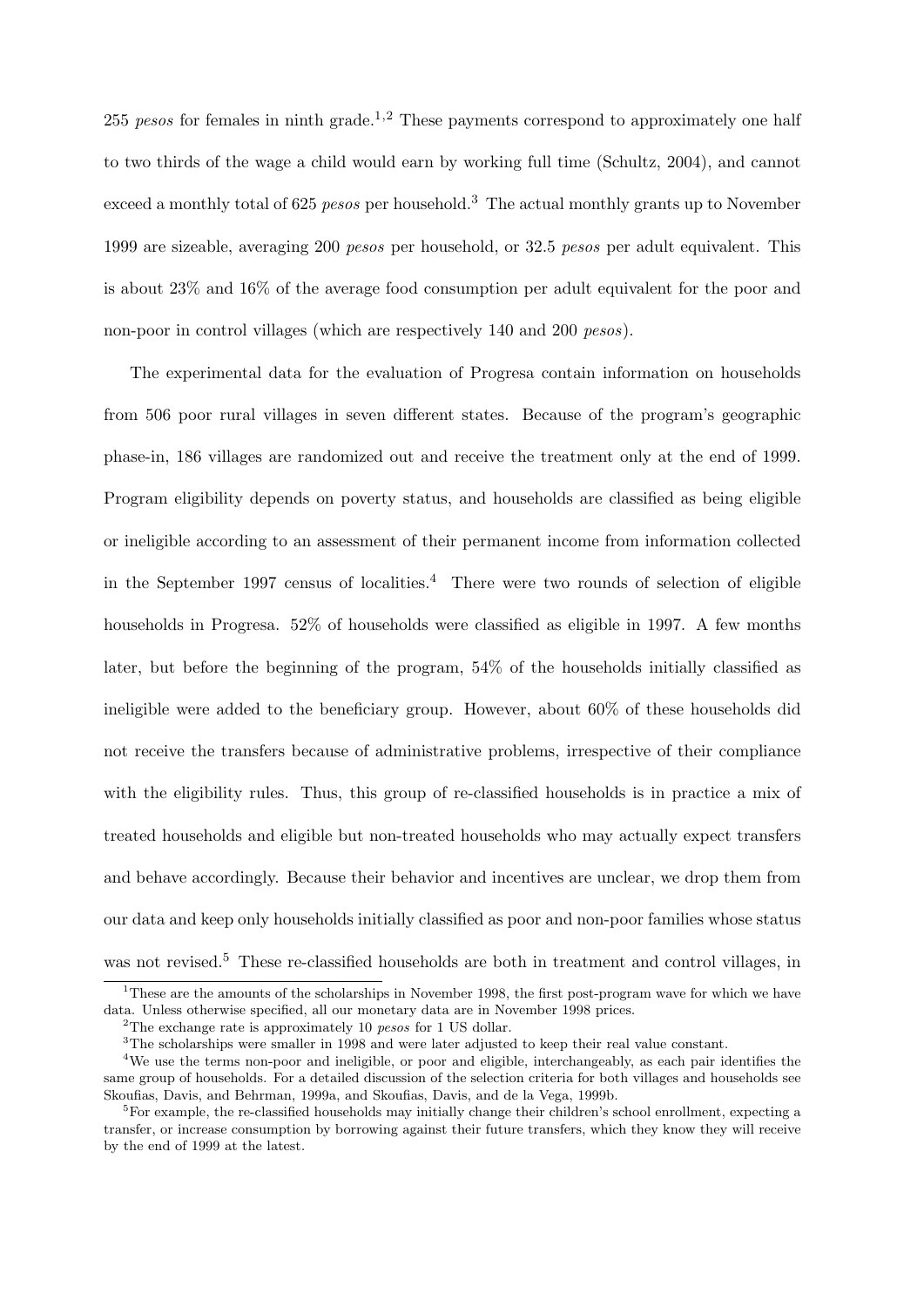equal share because of the village randomization. Therefore the characteristics of the non-poor in treatment and control villages are not systematically different.

The households are informed that, after they are classified as eligible or ineligible, their status would not change until November 1999, irrespective of any income variation. Thus, households have no incentives to reduce their labor supply or lie about their income. Besides, the current income is not used to compute the poverty index that determines program eligibility. In practice there were hardly any status changes at the end of 1999.

After the start of the program, all residents of control and treatment villages are first interviewed in November 1998 - about a semester after the beginning of the payments - and then in May and November 1999. This provides information from three different points in time after the beginning of the program. We also have pre-program data, collected in September 1997 and March 1998, which we use in the empirical analysis whenever possible.

The data can be divided into four groups: poor and non-poor households in treatment and control villages. Only poor households in treatment areas receive the Progresa transfers. Poor households in control villages know they will be included in the program at the end of 1999, provided they are still eligible and the program is still in place.<sup>6</sup> Figure 1 shows the structure of the data and experimental design.

The sample size for the ineligibles varies across the three data waves: we observe 5280, 4443, and 4502 households in November 1998, May 1999, and November 1999. The sample size changes in the same way for the poor. These differences may be due to household dissolution or death, to temporary or permanent migration, or to household members being unavailable for interviews. To confirm there are no differential attrition rates by village type for the non-poor, we checked whether the ratio of ineligible residents in treatment and control villages is stable across the three waves, which it is: the share of non-poor living in treatment villages is  $61\%$  in

<sup>6</sup>The existence of the program could not be guaranteed beyond 1999 because Progresa may have been discontinued by the new administration, after the 2000 general election. Each new administration in Mexico generally begins its own programs, rather than continuing their predecessor's (Levy, 2006).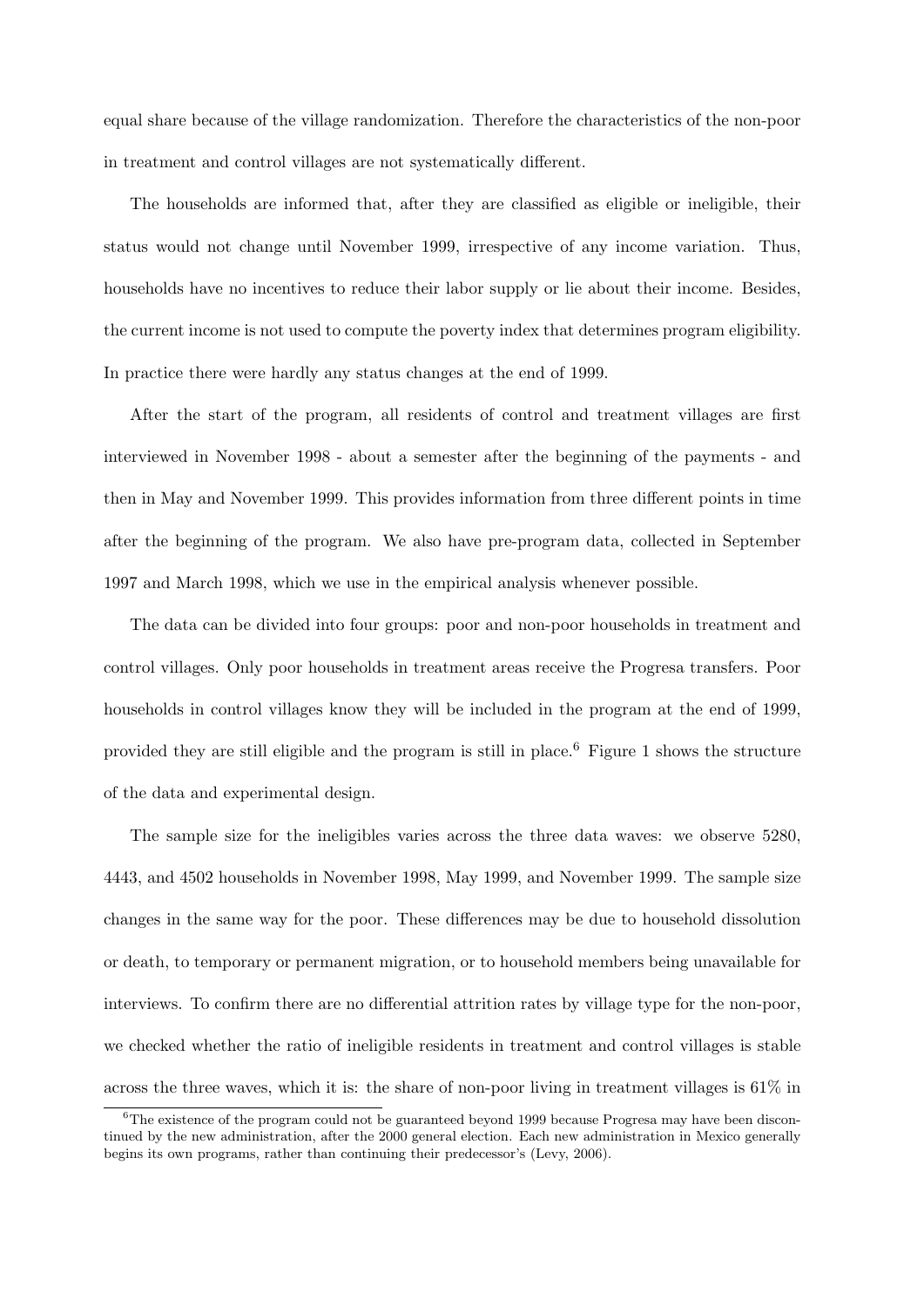the first two semesters and 60% in the third one.

#### 2.2 The need for risk-sharing

Consumption smoothing is especially important in developing countries, since, when income is low, a negative shock might have catastrophic consequences. This section provides evidence on the need for informal insurance in the sampled villages, in which there is hardly any income diversification and formal insurance is absent.

The September 1997 data show that agriculture is the main activity in 97% of villages, and the sole activity in  $56\%$  of localities (out of the remaining  $44\%$  of villages with other activities, 50% engage in cattle farming, and 28% in trade). 88% of villages report corn as the main (and often sole) crop, while beans are the secondary crop in  $60\%$  of localities. Only  $42\%$  of villages cultivate 3 different crops. Thus, crop diversification does not play an important role in income smoothing.

These rural economies are subject to natural disasters: on average, 39, 57, and 30% of village residents suffered from at least one calamity in the 6 months prior to November 1998, May 1999, and November 1999. Water shortages, frost, and floods, all of which vary within village, are the most typical shocks, hitting a total of 30, 9, and 5% of households in the three periods, Other natural disasters such as earthquakes, hurricanes, fires, or pests are less frequent. Income also varies substantially both between households (the cross sectional coefficient of variation, CV, is 1.5 in 1998 for the control villages), as well as within household over time (the longitudinal income CV for the average household in control villages is 1).

Despite the need for insurance, formal credit and insurance institutions are virtually absent. In November 1998, fewer than  $1\%$  of villages have credit or consumption cooperatives, and fewer than 3% have NGO's or production associations. On the other hand, informal institutions abound: 89% of villages engage in communal activities or chores; 85% of villages have a community assembly, 87% a parent association, and 38% a religious organization. Further,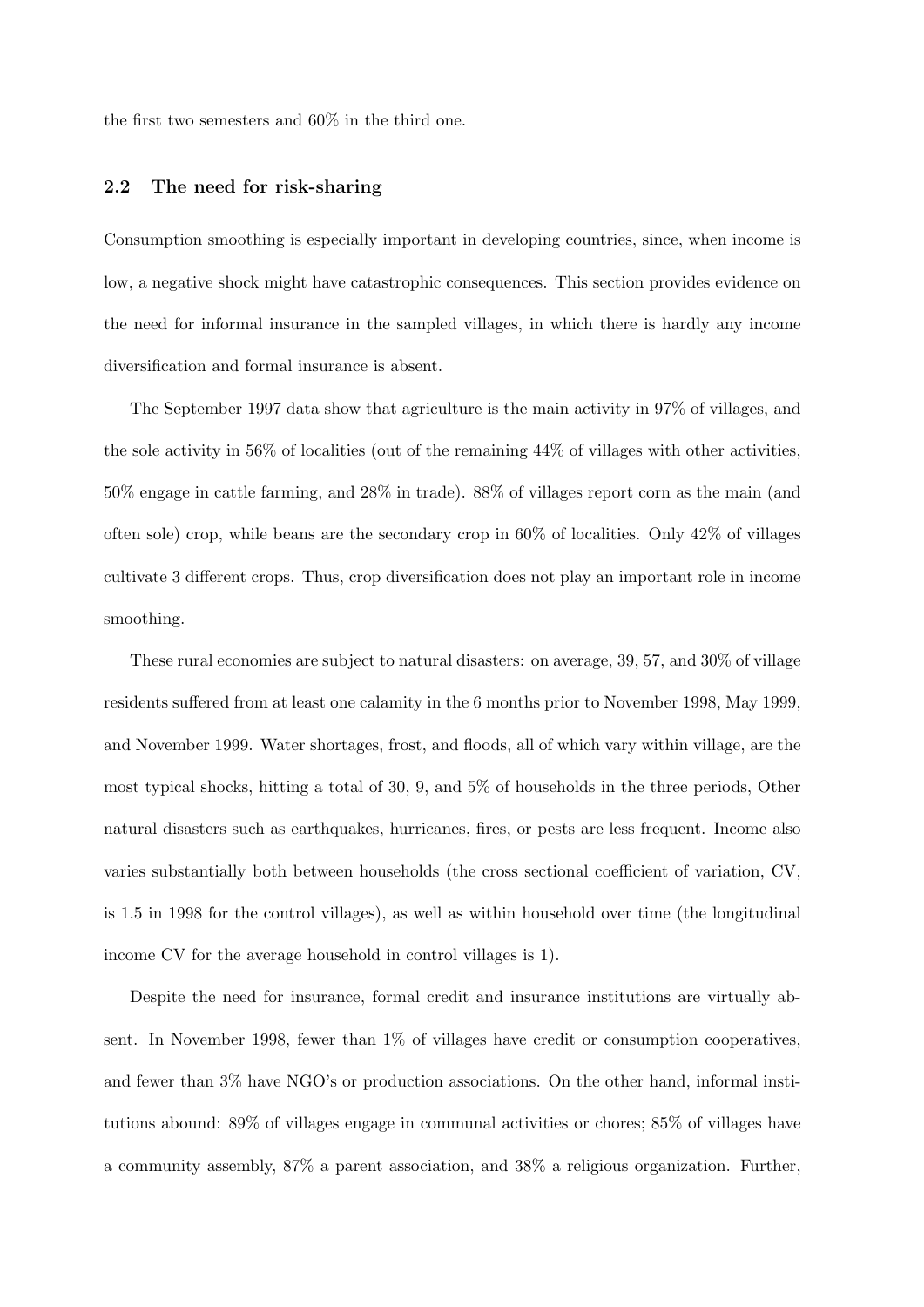these villages are small: the average number of households per locality is 51 and the median 46. In addition, mobility is low. In November 1998 and 1999 only 5% of the total number of individuals had left the household in the previous 5 years, 20% of whom lives in the same village as the household of origin. A consequence of this low mobility is that most families are related. Angelucci et al. (2007) report that 80% of the households have at least one related family member in the village, that the average size of this extended family network is 7.7 households, and that 52% of its members are eligible for the program, so extended families are composed of both poor and non-poor households.<sup>7</sup>

Altogether, the high income risk, the absence of formal risk-sharing institutions, and the abundance of long-lasting relationships between village members strongly suggest that villagers engage in risk-sharing activities.

## 3 The effect of Progresa in the presence of risk-sharing

In this section we discuss the potential effect of Progresa for ineligible households if village members share risk. Consider a risk-sharing model in which agents fully insure against idiosyncratic risk by pooling resources and consuming a fixed share of total income, so that, conditional on aggregate resources, their consumption is independent of their individual income.<sup>8</sup> One of the implications of this model is that, given a pair of agents 1 and 2, an increase in agent 1's income will increase aggregate resources, resulting in higher consumption for both agents. This efficient resource allocation is achieved through a series of informal loans and transfers. Therefore, the higher income for agent 1 will also result in an increase in net transfers to agent

<sup>2.</sup>

Suppose agents 1 and 2 represent eligible and ineligible households in Progresa villages. As

<sup>7</sup>Repeated interactions between a small number of households are important to address information and enforcement problems (see, e.g., Fafchamps and Lund, 2003; Bloch, Genicot, and Ray, 2005; Mobius and Szeidl, 2007).

<sup>8</sup>We sketch this model in the Appendix, available online; see also, e.g., Mace (1991) or Townsend (1994).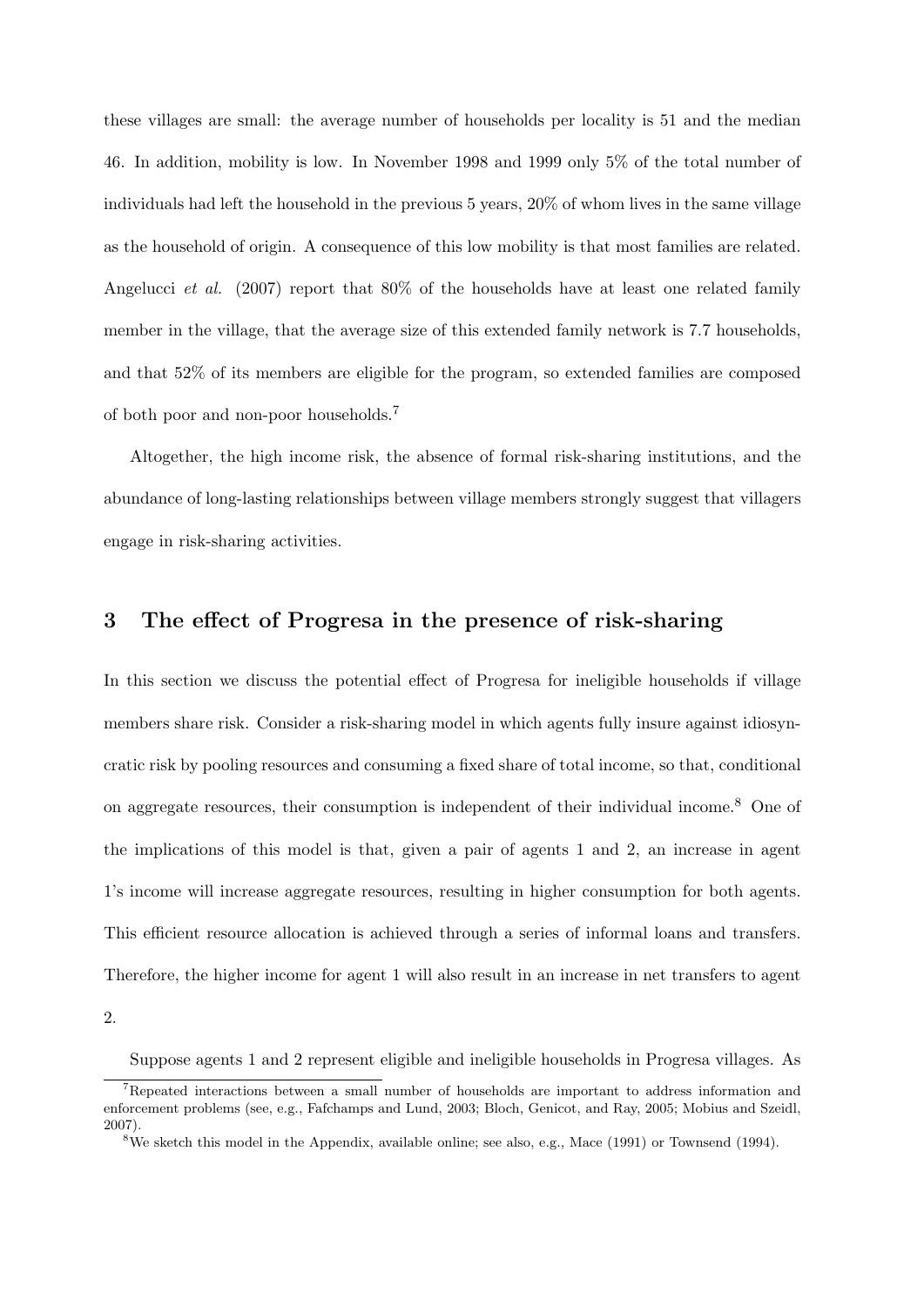the program increases eligible households' income while leaving ineligible households' income unchanged, the consumption of both eligible and ineligible families will increase, and so will the net transfers to the ineligibles. These results generate our testable hypotheses:

Hp 1: Progresa increases the consumption of ineligible households in treatment villages.

Hp 2: Progresa increases net transfers to ineligible households in treatment villages.

One could object to our stylized model for a number of reasons. First, Progresa may represent an unprecedented event for the recipients, altering their income process. This, in turn, may reduce the amount of risk-sharing between villagers. As an extreme case, the treated may decide to stop insuring the ineligibles now that their income is higher, since these informal agreements cannot be legally enforced.<sup>9</sup> We believe this is not happening in our data for the following reasons. To begin with, Progresa is not an unprecedented event in our villages, as their residents are used to receiving social assistance in many different forms.<sup>10</sup> Therefore, from the villagers' perspective Progresa is just one of the many existing social assistance programs. Further, it is unlikely that Progresa changes the income process substantially because the program transfer is initially guaranteed only for less than two years and it is mainly in the form of scholarships, which stop as soon as the eligible children complete the subsidized school grades. On the other hand, the cost of not reciprocating may be the exclusion from future mutual insurance or other punitive sanctions, especially since the receipt of this transfer is publicly observed. For these reasons, we expect the cost of future exclusion from the insurance network to more than offset the benefit of not sharing the transfers. Consistent with this conclusion, we find no difference in the longitudinal variation of consumption in treatment and

 ${}^{9}$ See, e.g., Coate and Ravallion (1993), Kehoe and Levine (1993), Kocherlakota (1996), and Ligon et al., 2002 for a more formal treatment of limited commitment models.

<sup>&</sup>lt;sup>10</sup>For example, at the time Progresa is implemented, qualifying households receive basic consumer goods at subsidized prices (DICONSA), free tortillas (TORTIBONO), free breakfast for children (DIF), food packages (PASAF), free school supplies (CONAFE), lodging and education grants for indigenous students (INI), other school grants for all poor children (Ninos de Solidaridad), financing of productive projects (FONAES), temporary employment (PET), training scholarships for the unemployed (PROBECAT), and cash transfers to farmers producing specific crops (PROCAMPO) (Skoufias, 2005).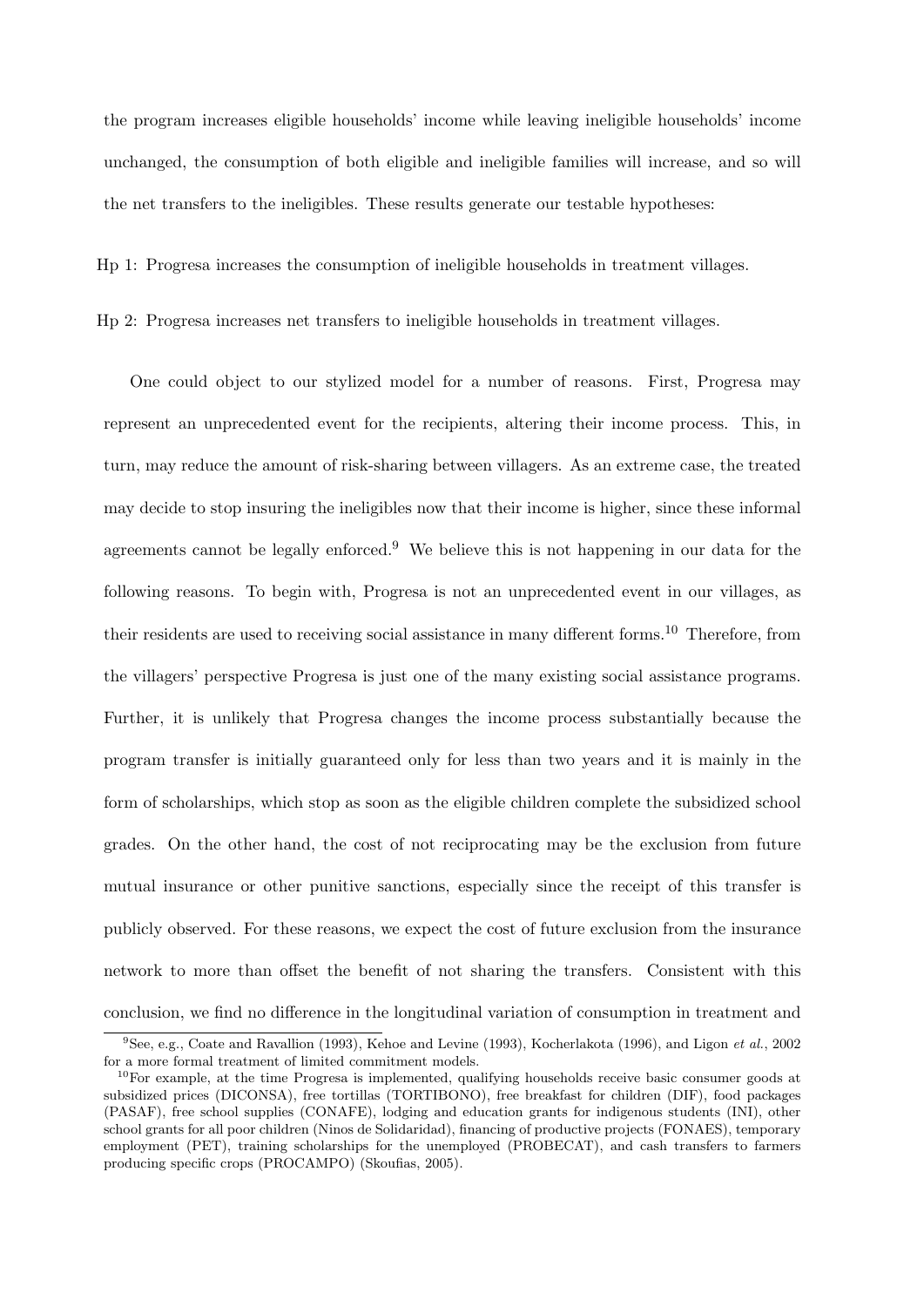control villages, which would be the case if Progresa changed the amount of risk-sharing. The difference in the coefficients of variation is -0.002, with a standard error of 0.004. We also compared their distributions, which are almost identical.

Second, the above discussion abstracts from the conditionality of the program. The design of Progresa requires the recipients to have health checks and send children to school to receive the income transfers. Since complying with these requirements may be costly for the treated, the net value of the Progresa transfer may be small and the change in aggregate resources negligible. However, the transfers are in practice unconditional for most of the recipients. This is because most eligible children were already going to school before the program started (in 1997, primary and secondary school enrollment rates for the eligibles were 90% and 60%). Moreover, compliance with the health requirements is not very time consuming. For example, adults are asked to have only annual health checks.<sup>11</sup> In addition, most households would have had health checks even in the absence of the program (e.g. in November 1998 72% of households in control villages had at least one health check during the previous 6 months). In sum, complying with the program rules is likely not very costly for most recipients.

Third, while we consider insurance within the village, risk-sharing may cross village boundaries. However, if risk sharing occurs both within and between villages, the net financial transfers towards treatment villages should decrease, as Progresa may crowd out private transfers (Albarran and Attanasio, 2004). If this were the case, our estimates would be lower bounds of the true program effects on ineligibles' consumption and transfers.

## 4 Identification and estimation

Our data consist of a partial-population experiment (Moffitt, 2001): the program is offered only to poor households living in a set of randomly chosen villages and the data provide information

 $11$ The checks are more frequent for infants, young children, and pregnant and lactating women.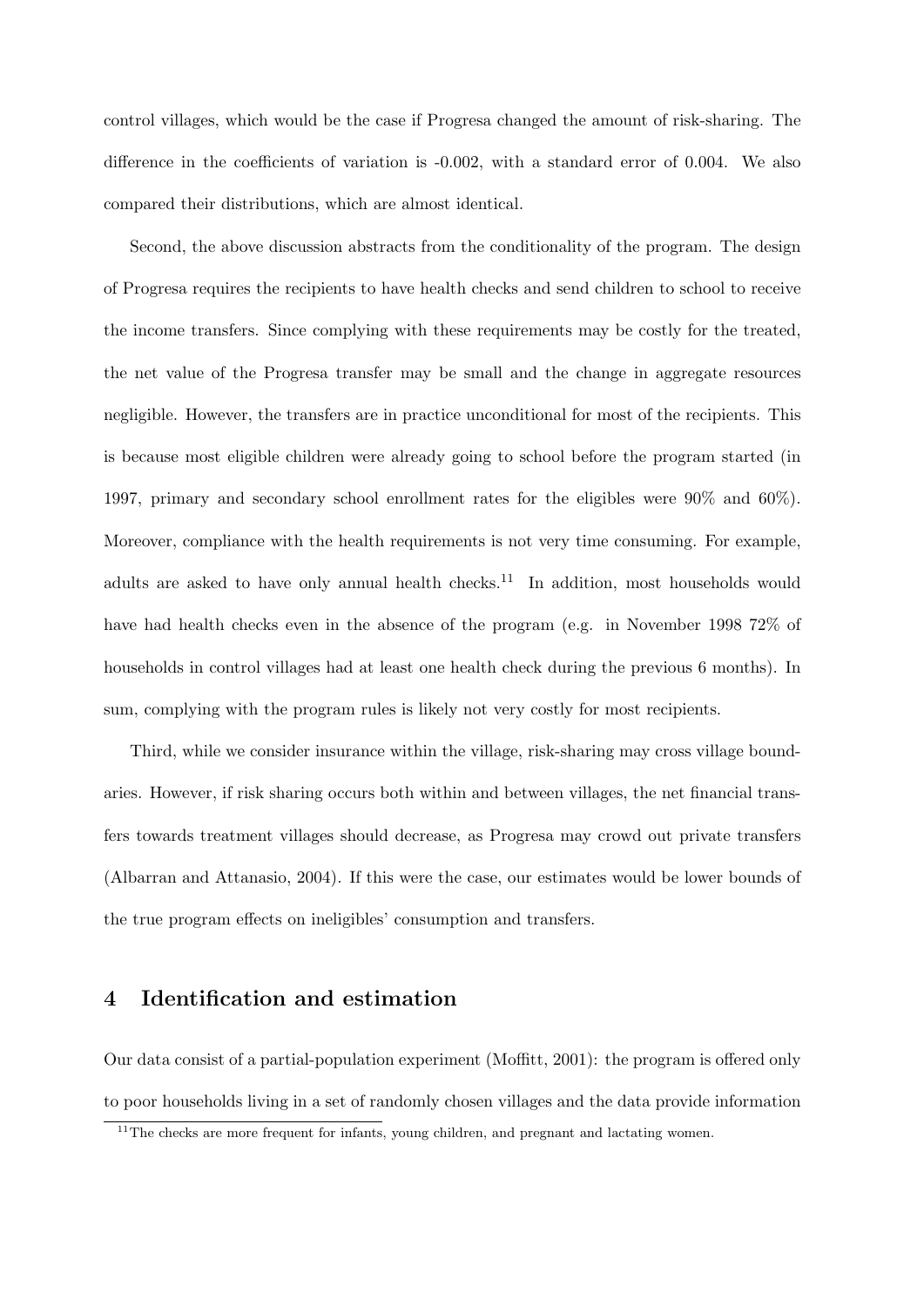on all village residents, eligible and ineligible, living in both treatment and control villages. This experimental design enables us to identify how offering Progresa to the poor affects the behavior of the non-poor under fairly weak assumptions.

Define  $Y_{1i}$  as the potential outcome for non-poor  $(NP_i = 1)$  in treatment villages  $(T_i = 1)$ in the presence of the treatment.  $Y_{0i}$  is the potential outcome for non-poor  $(NP_i = 1)$  in treatment villages  $(T_i = 1)$  in the absence of the treatment. The observed outcome is:  $Y_i =$  $Y_{0i} + T_i(Y_{1i} - Y_{0i})$ . The treatment is the availability of Progresa for poor households  $(NP_i = 0)$ in treatment villages  $(T<sub>i</sub> = 1)$ . The average effect of the program on non-poor households living in treatment villages, which we call the Indirect Treatment Effect (ITE), is then:

$$
ITE = E(Y_{1i} | T_i = 1, NP_i = 1) - E(Y_{0i} | T_i = 1, NP_i = 1).
$$

Under the assumptions of random assignment, the expected value of  $Y_0$ , the potential outcome in the absence of the treatment, is the same in both treatment and control villages, i.e.  $E(Y_{0i}|T_i =$  $1, NP_i = 1$  =  $E(Y_{0i}|T_i = 0, NP_i = 1)$ . If there are no program spillover effects to control villages, the difference

$$
E(Y_i|T_i = 1, NP_i = 1) - E(Y_i|T_i = 0, NP_i = 1)
$$
\n(1)

identifies the ITE. Despite the randomization, equation (1) does not identify an average ITE if non-poor households in control villages are indirectly affected by the program. However, if there are indirect program effects for non-poor households in both treatment and control villages, the sign of these effects is likely the same for the two groups. In this case, the above parameter identifies a lower bound to the  $ITE$ . For example, suppose that the increase in school enrollment of treated children reduces child labor. This decrease in labor supply may results in higher employment and earnings for ineligible households in *both* treatment and control villages.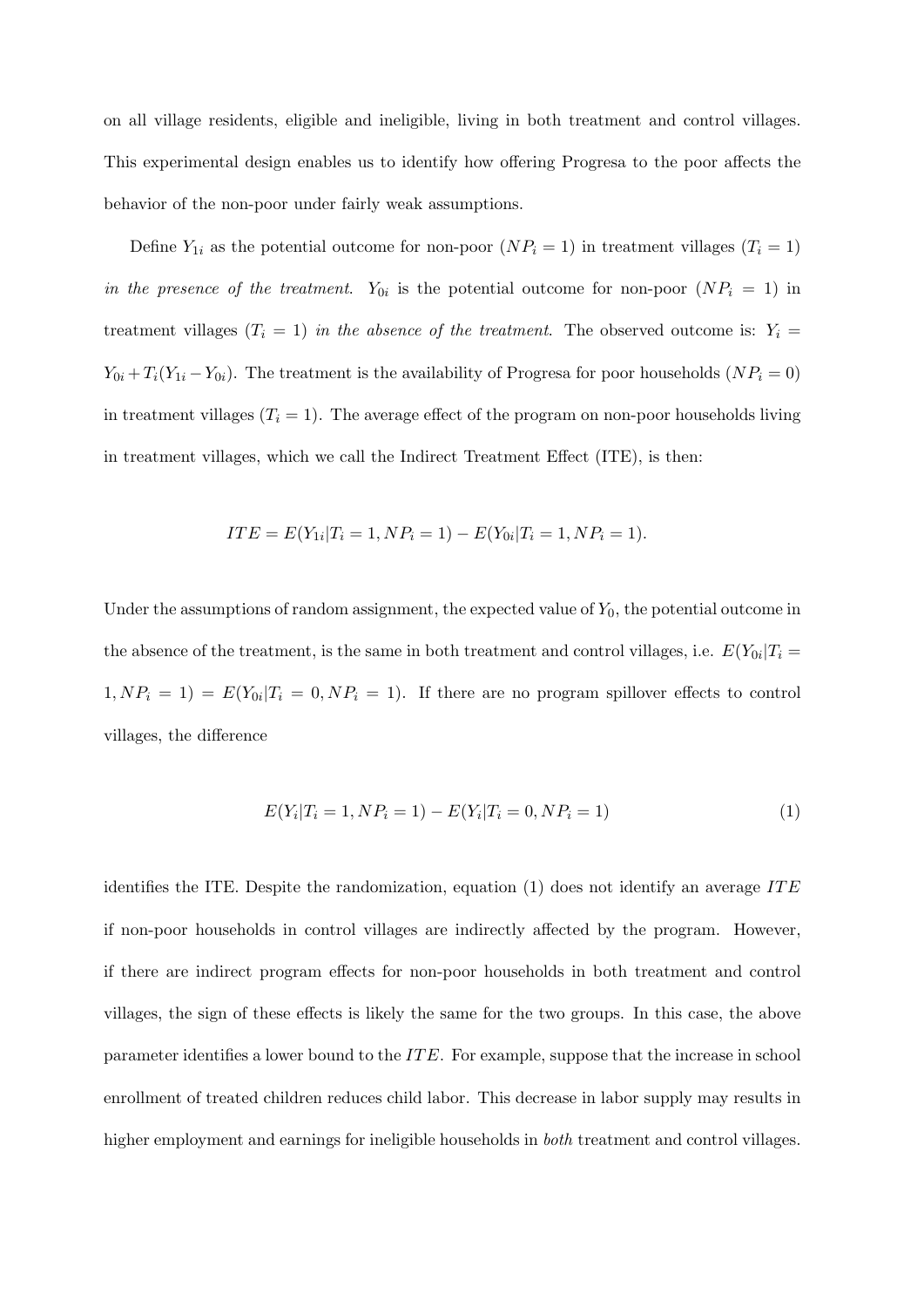We obtain estimates of the ITEs comparing mean observed outcomes for the non-poor in treatment and control villages. If we do the same for poor households, we estimate the average treatment effect (ATE) on the eligibles under the assumption that  $E(Y_{0i}|T_i=1, NP_i=0)$  $E(Y_{0i}|T_i=0, NP_i=0)$ . In practice the difference between the ATE and the average treatment on the treated effect is negligible, because about 97% of eligible households participate to the program.<sup>12</sup>

# 5 Indirect Treatment Effect on consumption: estimates and causes

Now we can express our two testable hypotheses in terms of treatment effects:

Hp 1: Progresa increases the consumption  $(C)$  of ineligible households in treatment villages, i.e.  $ITE^C > 0.$ 

Hp 2: Progresa increases net transfers  $(L)$  to the ineligibles in treatment villages, i.e.  $ITE^{L} > 0$ .

#### 5.1 Effect on consumption

Table 1 shows food consumption averages, as well as estimates of treatment effects for both ineligible and eligible households. We compute monthly food consumption per adult equivalent to ease the comparison between poor and non-poor households, since their sizes differ (for example, in November 1999 the average household sizes are 5.8 and 5 adult equivalents for the poor and the non-poor). We use an equivalence scale estimated from these data in Di Maro (2004) and November 1998 prices. The Appendix provides further details on the creation of these variables.

 $12$ Bobonis and Finan (2006) and Lalive and Cattaneo (2006) use the same data to estimate peer effects on schooling. Our approaches are similar because we all exploit the partial-population experiment to identify indirect treatment effects. However, unlike these other papers, we do not attempt to separately identify contextual and endogenous social interactions.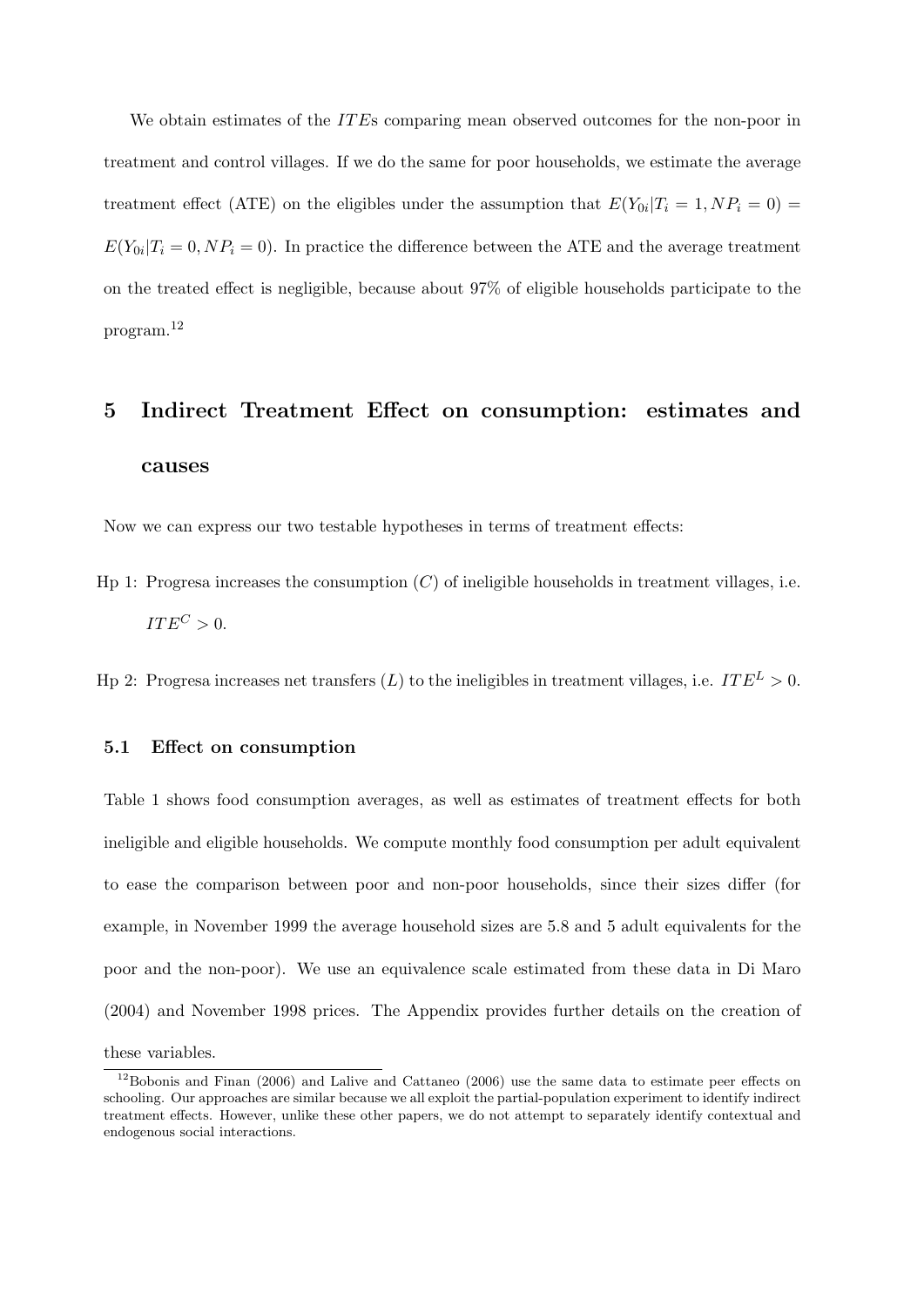Table 1 shows that, as expected, the ineligibles consume about 40% more than the eligibles in control villages. However, non-poor households are not very well off; their average food consumption in control areas is only 200 pesos, that is 20 U.S. dollars, per adult equivalent per month. Consumption is higher in treated areas for both sets of households: while the program has no indirect effect in November 1998, a few months after the program transfers began, the ITE on food consumption is significantly higher by 19.3 and 17.3 pesos per adult equivalent in May and November 1999. The estimated effects are 20.7 and 18.8 when we add conditioning variables. This is approximately a 10% increase over the average consumption in control villages.

The program effect on food consumption for the poor is positive and significant in all three periods and grows over time, consistent with the existing evidence (Hoddinott et al., 2000, and Gertler *et al.*, 2006); it amounts to 15.8, 25.7, and 30.6 pesos per adult equivalent in the three waves we observe.

The estimated ITEs are robust to a variety of checks. First, we verify that the non-poor are not erroneously receiving the program transfers by checking the administrative records. Second, we find that the estimated effects are not caused by a disproportionate increase in the consumption of few families. To test this hypothesis, we estimate average consumption for treatment and control households, grouping them according to their poverty level. Figure 2 provides kernel estimates of these averages, and shows that consumption is higher in treatment villages for all poverty levels. We also regress consumption on the welfare index interacted with the treatment dummy and found the interaction term is positive and significant. We further compare the densities of consumption for the non-poor in treatment and control villages. We find that low consumption is less frequent and high consumption more frequent in treatment villages.

Third, in Table 2 we estimate treatment effects on the caloric content of food consumed,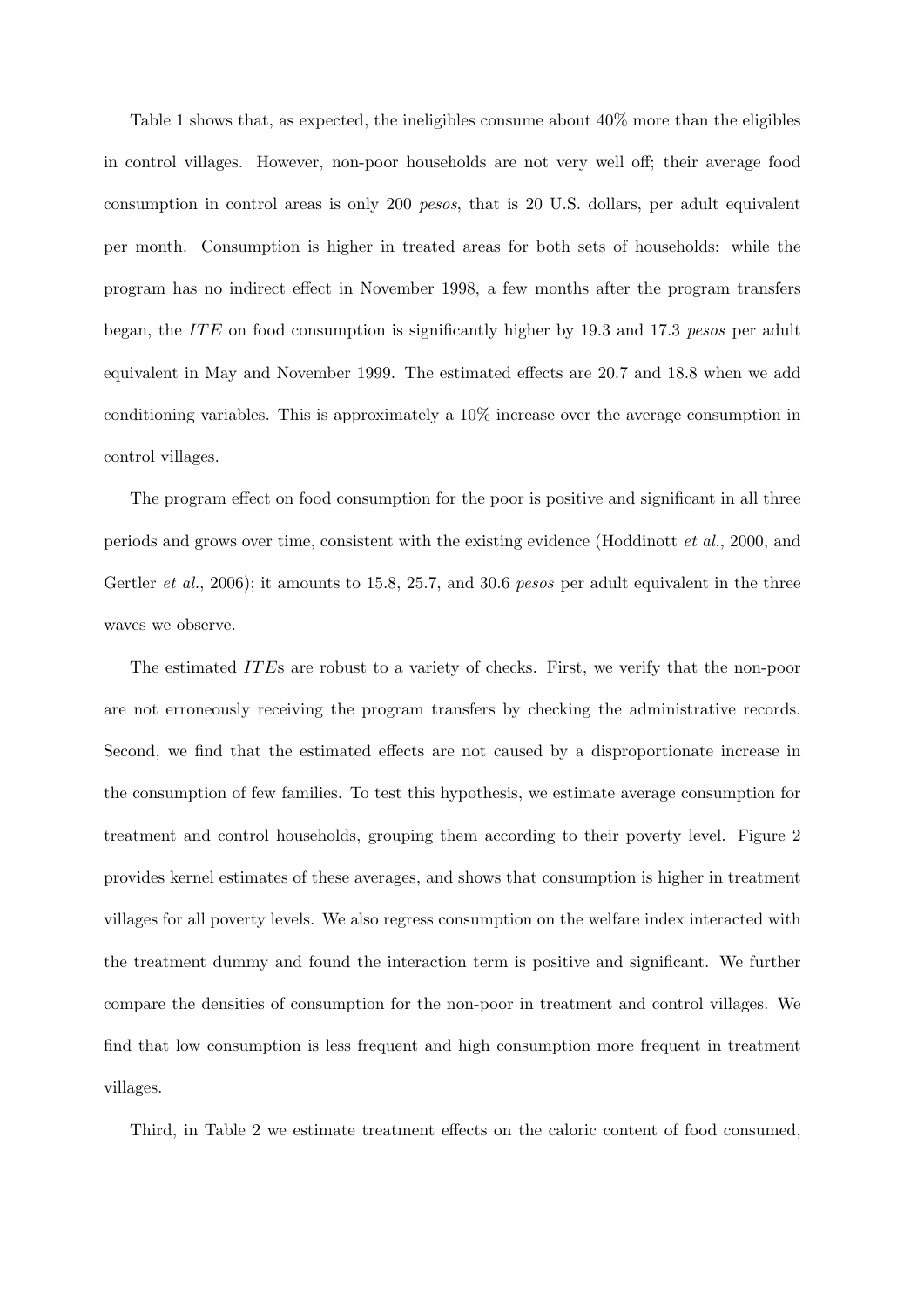rather than on its monetary value. This exercise is a useful robustness check because, to compute the value of home-produced food, we had to impute prices from purchased goods. If the imputed prices were inaccurate, this would provide imprecise consumption data. We find a significant increase in daily caloric intake of 178 kcal per adult equivalent for the ineligibles and 340 for the eligibles. The estimates are obtained by pooling consumption data for May and November 1999 and are both significant at the 99% level. We also compute the quantity of food consumed in 1999 for several types of aliments, and find significant increases in the consumption of tomatoes, carrots, meat, eggs, corn, and rice for ineligible households, as shown in the rest of Table  $2^{13}$ 

The parameters we estimated so far exploit only the cross-sectional variation in our data. We also use pre-program food expenditure (observed in March 1998) to estimate the  $ITE$  either using difference-in-difference estimators, or adding pre-program expenditure as a conditioning variable. We do not present difference-in-difference estimates as our key results because the March 1998 data provide information on expenditures only, so we do not observe pre-program consumption quantities. Expenditure and consumption may differ considerably if consumption of home-produced goods is a sizeable fraction of total food consumption, which is likely among indigent families. Moreover, rather than asking detailed item-by-item questions, as in the later data waves, the March 1998 data report only expenditures by food group, probably understating true expenditures. In any case, the difference in pre-program food expenditure between the nonpoor in treatment and control villages is either 0.57 pesos (with a standard error of 10.37), or  $-2.86$  (and a standard error of 9.00), according to which of two available measures we use.<sup>14</sup> We report a subset of the estimated effects in Table A2 of the Appendix, where we also experiment with different ways to deal with outliers and with adding a set of covariates at baseline values:

<sup>&</sup>lt;sup>13</sup>We also estimate positive and significant ITEs on the log monetary value of food consumption for different food categories, i.e. fruits and vegetables, grains, meat and fish in Table A1 of the Appendix.

 $14$ We obtain the first measure from total weekly food expenditure data, and the second one aggregating weekly expenditures for the following food categories: vegetables and fruits; grains and cereal; meat, fish, and dairy products; industrial products.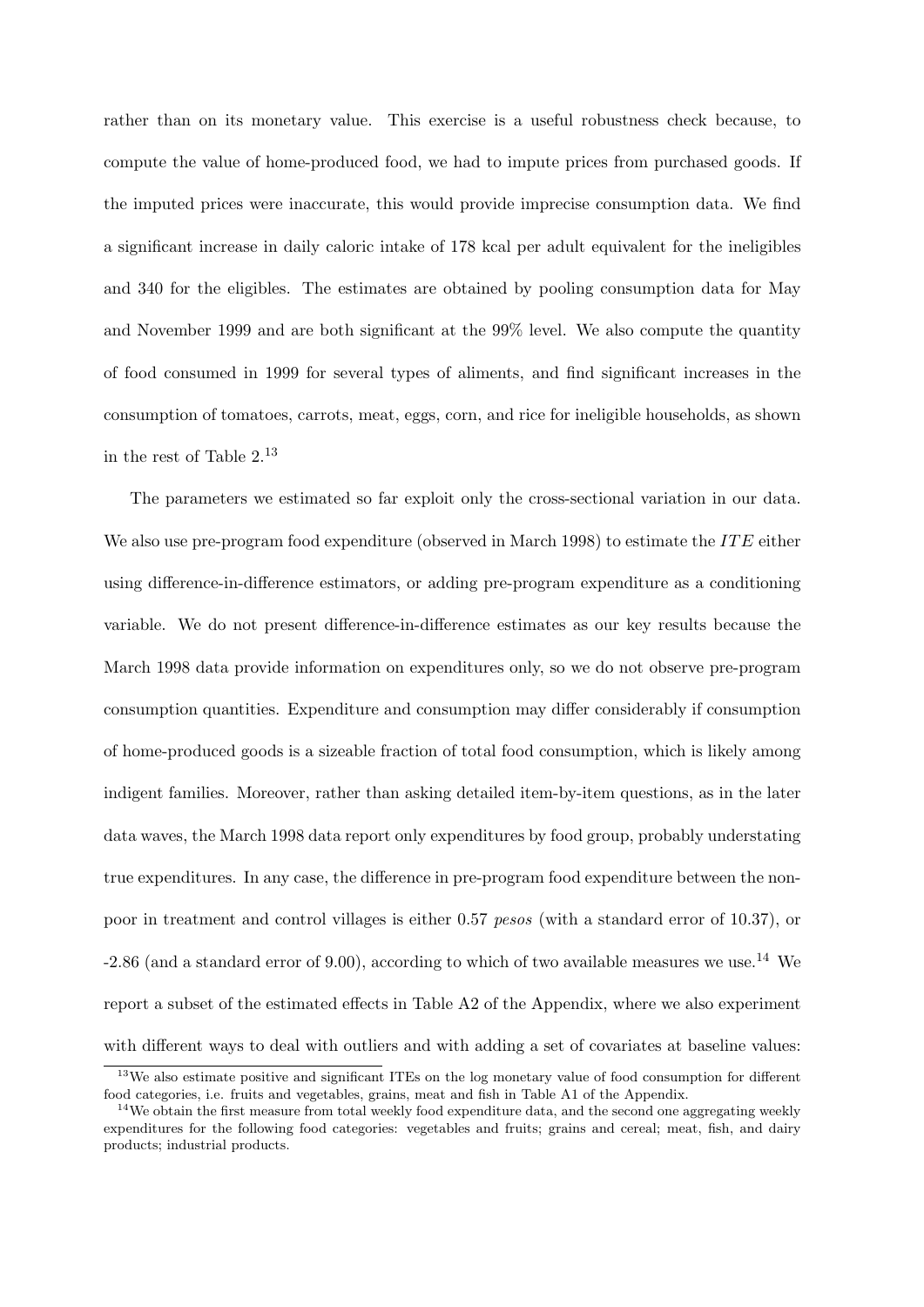the significance of the effects is largely unchanged.

In unreported regressions, we estimate the  $ITE$  on total non-food consumption, but find no set of consistently significant effects across different specifications: the point estimates are positive, especially in May 1999, but not always significant. This is probably not surprising, because our non-food consumption data are not as accurately measured as food consumption (e.g. the recall period is much longer) and non-food consumption is lumpier. However, in 1999 the treatment effect on non-food consumption is positive and significant for the poor and it amounts to 6.1 and 5.3 pesos per adult equivalent per month in May and November.

#### 5.2 Effect on loans and transfers

We now proceed to test the hypothesis of positive  $ITEs$  on loans and transfers. Unfortunately we have no direct information on the identity and location of network members, so it is not clear how to define a social network. However, the data presented above suggest that neighbors, relatives, and friends who live in the village may be an important part of it. Moreover, the evidence from the existing literature confirms that village-level networks are important. For example, Townsend (1994) and many others find a very high level of risk-sharing between villagers in various developing countries; Udry (1994) reports that almost no loan in his sample of northern Nigerian villages crosses the village boundary, and he argues geographic proximity generates informational advantages.

We have information on the receipt of loans in the previous six months, and of monetary and in kind transfers from family and friends during the previous month. Credit is informal: 70% of loans occur among friends or relatives (and a further 9% through local moneylenders).

Our data suffer from the following limitations: first, we do not observe the identity of lenders and donors, nor whether they belong to poor or non-poor households. Second, while in principle we also have data on transfers given, this variable is unreliable, hence we cannot build a good net transfers variable. For example, in the November 1999 data 319 households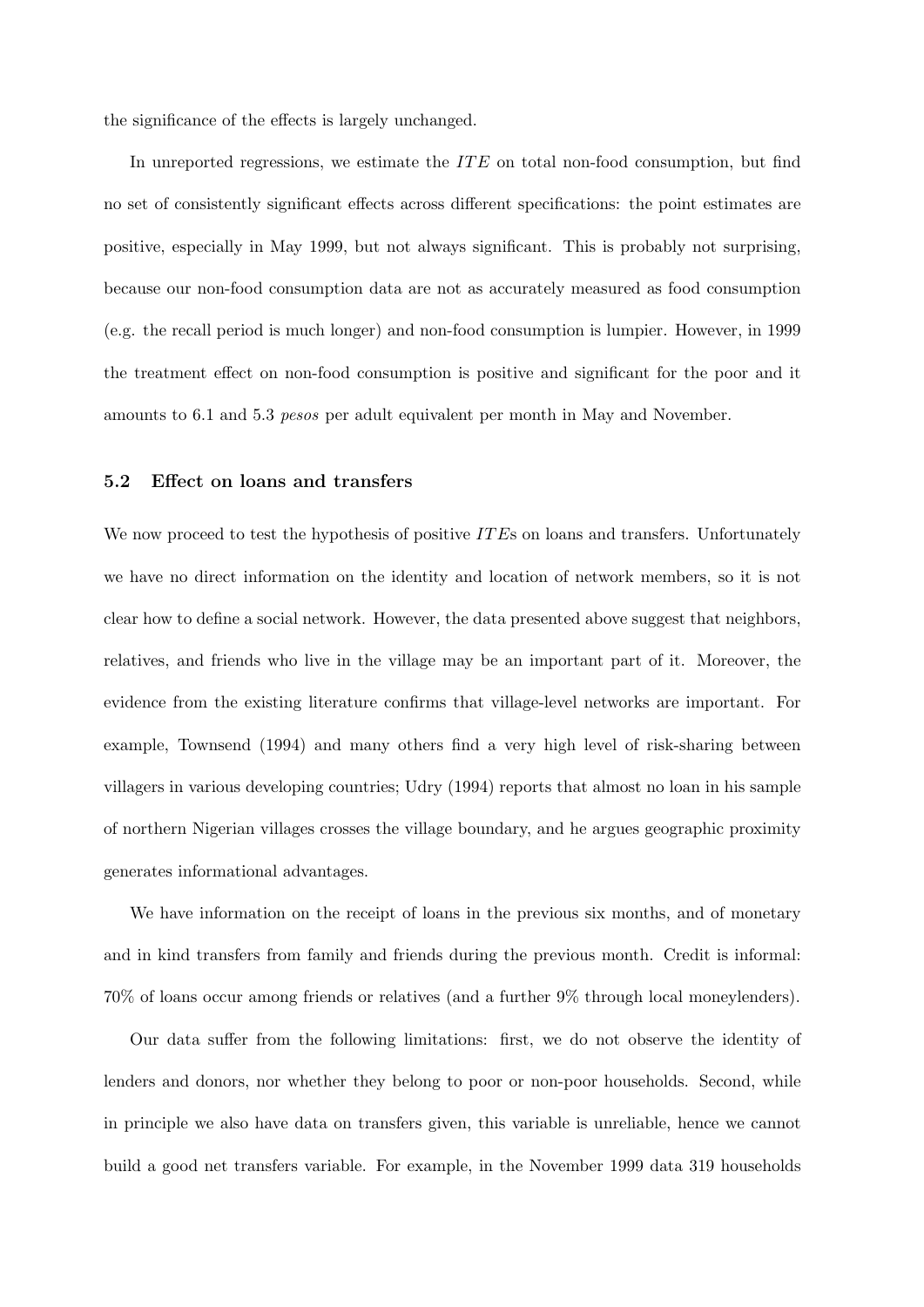report they received transfers from families living in the same village, while only 41 households appear to have made a transfer to a family in the same village, implying that on average each donor makes transfers to 8 different families. We think this unlikely, and rather suspect that the poor may be afraid to admit they are sharing the Progresa grants with the non-poor. Third, we observe both loans and transfers only in November 1998, when very little money had been transferred to treated households. In the remaining waves, we observe loans in May 1999, and transfers in November 1999.

We report means, standard deviations, and proportion of households receiving loans or transfers in Table 3. About 12% of the ineligibles and 8% of the eligibles receive either loans, transfers and remittances (which we call "total credit resources") in November 1998. The average monthly receipt amounts to some 400 pesos for the ineligibles, and to 220 pesos for the eligibles. Interestingly, this pattern is common for all variables and semesters: a higher proportion of the ineligibles receives transfers or loans, compared to the eligibles, and their average receipt is larger, both in treatment and in control villages. This could be a scale effect: the ineligibles are wealthier than the eligibles, therefore they earn, consume, and get higher transfers. Further, loans are larger in size than monetary transfers. This is consistent with the evidence for the Philippines in Fafchamps and Lund (2003), i.e. that risk is shared through informal loans, rather than through transfers. On the other hand, however, the respondents are likely to under-report the true extent of in-kind gifts they received. For example, they may not consider a meal consumed at a friend's place as a transfer. Irrespective of this potential underreporting, both the proportion of recipients and the size of the receipt are larger in treatment than in control areas for the non-poor (with a couple of exceptions for monetary and in-kind transfers), while the pattern is more mixed for the poor.

To test our prediction that the program results in more loans and transfers for the ineligibles, we estimate treatment effects on the probability of receipt and on the size of loans and transfers.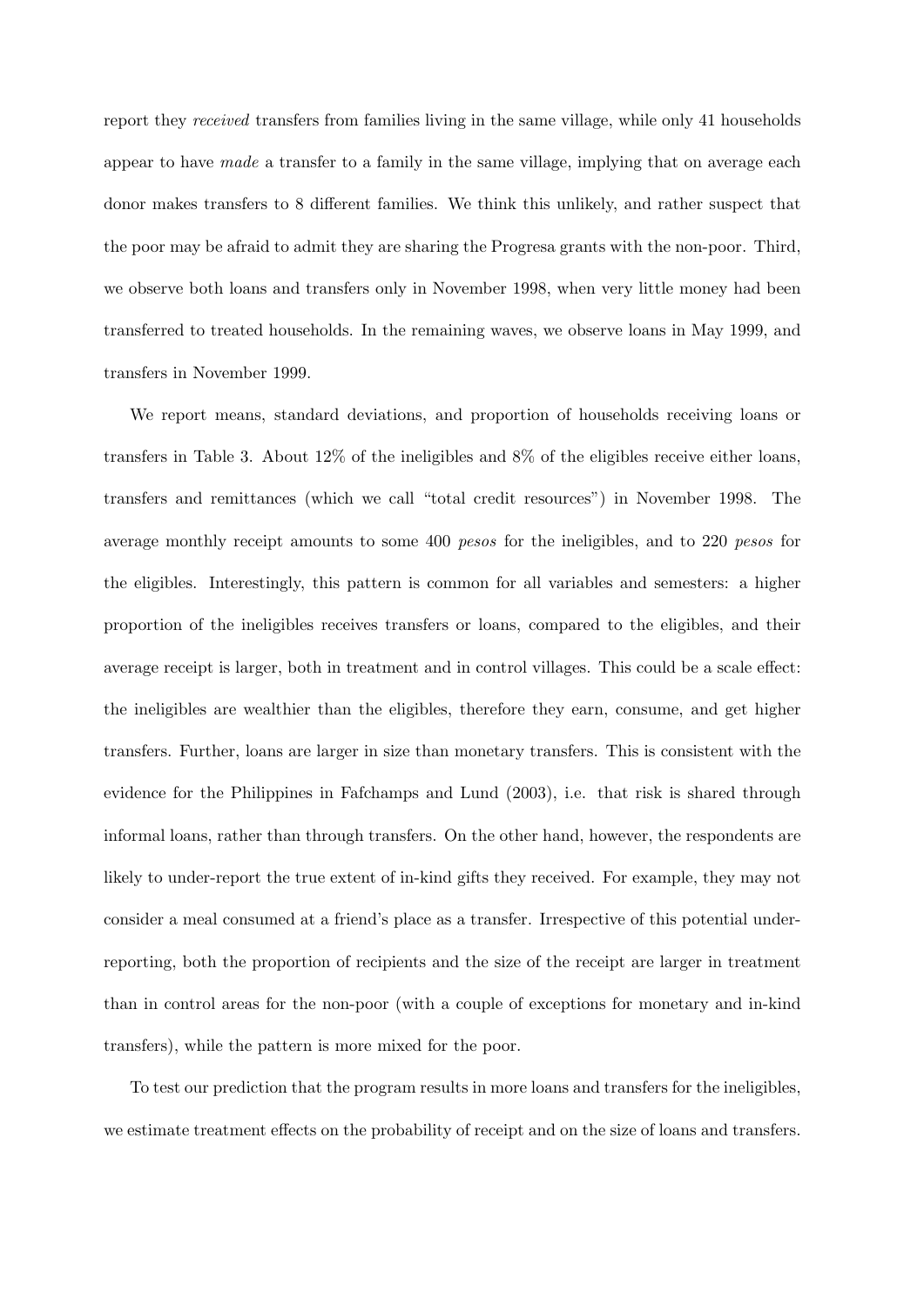These results are in Table 4. We report both OLS and tobit estimates of the effects on the levels, since tobit is inconsistent in the presence of heteroskedasticity (although the estimator performs well under moderate departures from the homoskedasticity assumption). Since only a small share of households receives loans or transfers, the estimated effects on loan and transfer size are very sensitive to outliers. For this reason, we consider the probit estimates as the most reliable of the set.<sup>15</sup>

The ineligibles in treatment villages may receive more net resources from both the treated, whose income has increased, and other ineligibles, who may shift resources away from the treated to the ineligibles within their network, as the former group has become less needy. Some ineligible households will also have good income shocks. However, because of the randomization, the distribution of these shocks does not differ between treatment and control villages, and is differenced out in the computation of treatment effects.

The main conclusion from this exercise is that the non-poor receive more transfers and loans: the estimated ITEs are positive in all waves and significant especially in 1999, when the poor have received more Progresa money. The effects are sizeable: for example, in May 1999 the likelihood of receiving loans increases by 1.4 percentage points, or 38%, and its size by roughly 10 pesos, that is 50% of the observed consumption increase in the same month. In November 1999 the likelihood of receiving monetary transfers increase by 1.4 percentage points, or roughly 50%, and its level grows by about 4 pesos or 23% of the observed consumption increase in the same period. Thus, the magnitude of the estimated effects is consistent with the size of the consumption increase, and suggests that the effect on the credit market is an important determinant of the estimated consumption increase.

As a minor point, the ITE for in-kind transfers is significant both in 1998 and 1999, but positive first and then negative. This may suggest that households transfer more food or

<sup>&</sup>lt;sup>15</sup>Note that the non-response rates, which vary between 0 and 5.4% for non-poor households, do not differ between treatment and control areas. This may have been an important issue, owing to the relatively small number of households reporting loans or transfers.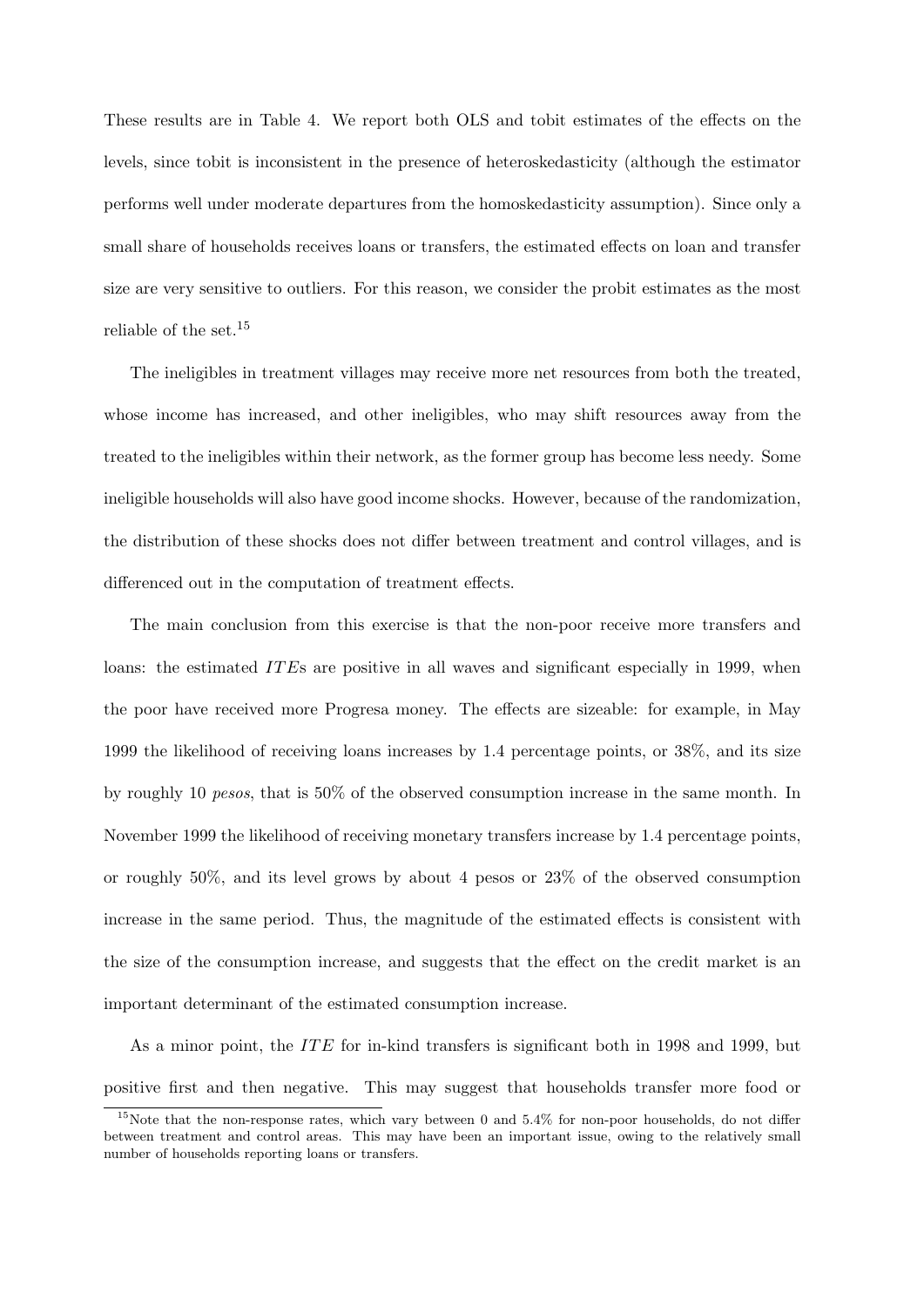clothes when there is little extra cash in the treated localities, while they shift the composition of transfers towards money when there is more currency in the local economy.

In-kind transfers to the poor decrease in 1999, but we find no other significant decrease in loans and transfers to eligible households. This is counterintuitive, as the treated should receive fewer transfer, since the program makes them better off (Albarran and Attanasio, 2004). Probably this effect is offset by eligible households' increased ability to borrow using their Progresa entitlement as a collateral. The public transfers do crowd out private transfers to the poor, but not from other villagers: migrant remittances to eligible households decrease by about 144 pesos per month in November 1999 (with a standard error of 78), a 30% decrease compared to the level in control villages. The likelihood of receiving remittances does not change, nor is there any significant effect for the ineligibles.

In unreported robustness checks, we estimate the ITE on net transfers. The results are broadly unchanged, although the estimates are less precise, consistent with our suspicion that we are mainly adding noise to our dependent variable because the donation data are unreliable. For example, the OLS estimates are 3 pesos in 1998 and 3.3 in November 1999 (the standard errors are 1.86 and 3.2).

## 6 Alternative channels

There are alternative mechanisms that might cause a consumption increase for the ineligibles. The estimated consumption increase  $(C)$  may be caused by higher labor  $(Y<sup>l</sup>)$  and goods market  $(Y<sup>g</sup>)$  incomes, lower savings  $(S)$  and investment  $(I)$ , besides higher loans and transfers  $(L)$ , as summarized in the following household accounting identity:

$$
\Delta Y^l + \Delta Y^g + \Delta L = \Delta C + \Delta S + \Delta I \tag{2}
$$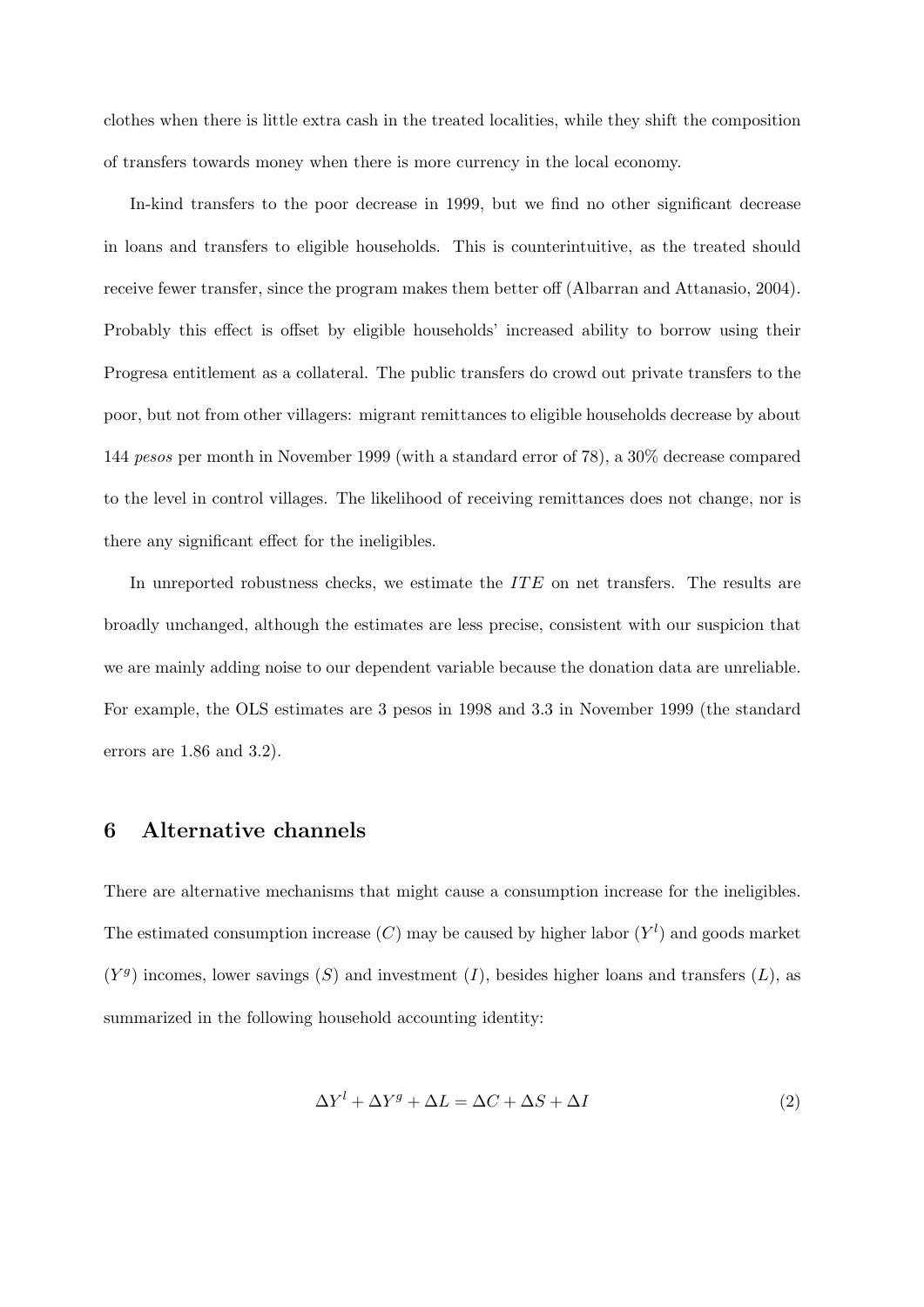The symbol  $\Delta$  represents the indirect program effect for each variable.<sup>16</sup>

#### 6.1 Labor market

Labor earnings for the non-poor may increase if the program affects the poor labor supply. In theory Progresa may have the following effects on the treated: it may decrease child labor, as some treated children switch from employment to schooling, and reduce adult labor supply through an income effect. This may result in higher labor income for the non-poor through higher wages and increases in their labor supply. In practice we do not expect to find any sizeable effect for the following reasons. First, Parker and Skoufias (2000) estimate a 2.5 to 3 percentage point reduction in child labor for boys and 1.2 percentage points for girls. Since child labor is only a small fraction of total labor, the overall reduction in labor supply is probably not large enough to generate sizeable general equilibrium effects. Second, the program income effect is likely small, given the extreme poverty of treated households and the limited duration of guaranteed existence of the program.

We investigate whether Progresa changes labor income for the ineligibles by testing whether their labor earnings differ in treatment and control villages. We compute monthly labor earnings per adult equivalent as the sum of income from primary and secondary occupations, using reported wages and hours worked, and earnings from informal work activities (provision of transportation, cooking, sewing, repairs, carpentry, and various other paid services). Table 5 reports estimates of the treatment effects for both the non-poor and the poor. These effects are never statistically different from zero. In unreported regressions, we tested for differences in hours of work, which never change for the non-poor. Thus, we find no evidence that the ineligibles' increase in consumption is caused by higher labor income.

 $16$ We also test whether the ineligibles start receiving more transfers through alternative welfare program, or nutrition supplement for malnourished children initially intended only for eligible households, but we find negligible effects.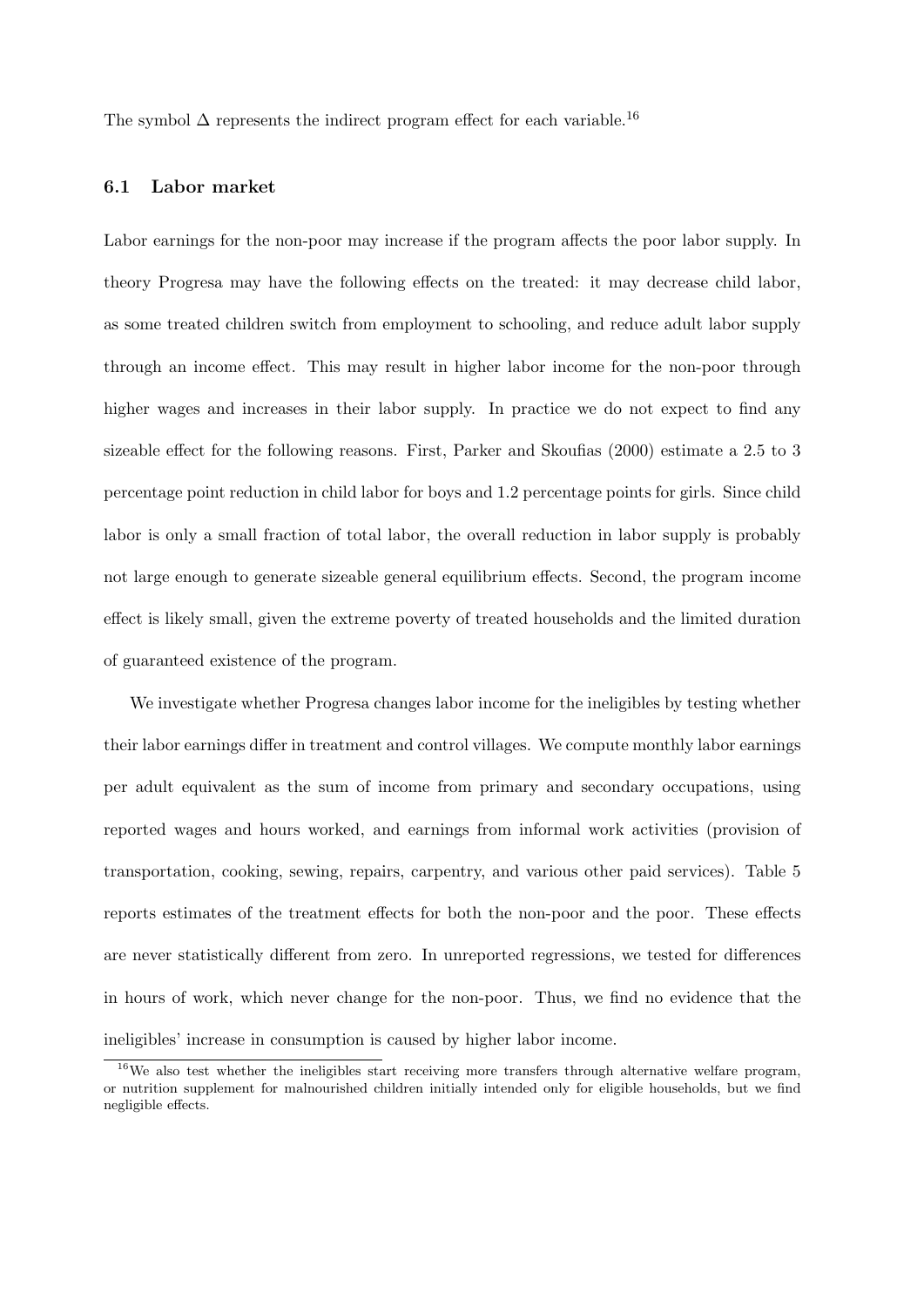#### 6.2 Goods market

Progresa may affect the goods market through at least two channels. First, poor households' higher expenditure may increase goods prices in treatment villages. Second, the non-poor may increase sales to the poor (e.g. if the non-poor are land owners who sell produce and meat to the poor). In practice we do not expect sizeable effects, since this market is fairly integrated. Chicken, meat, and medicines are sold in less than 10% of the villages, and even staples such as corn, flour, and milk are not sold in  $53\%$  of the sampled villages.<sup>17</sup> If one store serves a cluster of treated and control villages, which is the case if, e.g., the stores and farmers markets are located in the municipal capital, any potential effect on prices and earnings caused by the program will equally affect all villages in the cluster, with no differential effect in treatment villages.

To test for effects on the goods market, we first compare prices in treatment and control localities. To do so, we consider village prices by good over time. We provide details on the creation of the price variables in the Appendix, as well as estimates of the price differences between treatment and control villages (Tables A3 and A4). While we find a small positive effect on 5 out of 36 food prices in November 1998, prices of staples such as rice, beans, corn, and chicken do not change. Therefore, we do not expect any substantial increase in the cost of the food basket. Moreover, we find no food price change in the later waves, nor evidence of changes for non-food prices. The evidence presented here is consistent with earlier work by Hoddinott et al. (2000).

We further test whether there is a program effect on net sales of agricultural products and animals for poor and non-poor households.<sup>18</sup> Table 6 shows estimates of the *ITEs* and *ATEs* for these variables. The main result for the ineligibles is that their income from net sales is not increasing: in fact, in 1998 their agricultural sales fall slightly, while livestock net sales do not

<sup>&</sup>lt;sup>17</sup>The Progresa demand shock may not affect prices of tradeable goods, but increases prices of non-tradeables. However, we showed above that labor earnings, which include earnings from services, do not increase.

<sup>&</sup>lt;sup>18</sup>We can only perform this exercise for the first two data waves, as no data are available in November 1999.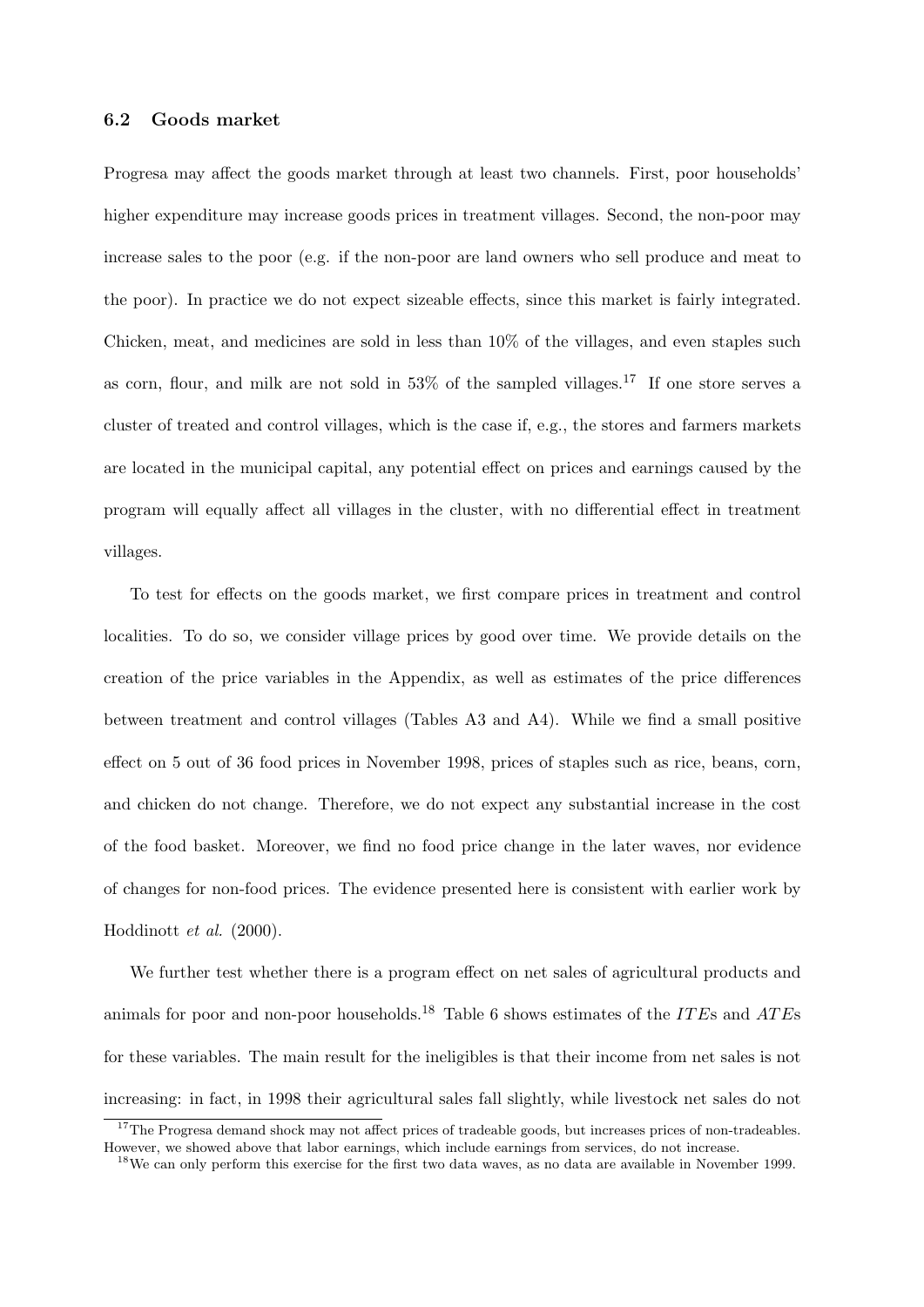change. Agricultural net sales drop by 0.6 pesos for treated poor in 1998. From those results we conclude that changes in the goods market are very unlikely to cause the observed increase in consumption for the ineligibles.

#### 6.3 Savings and Investment

The households in our sample hold livestock and grains, which they might use as a buffer against income fluctuations. We investigate whether Progresa affects the stock of animals and grains. In Table 7 we compare the changes in the stock of horses, donkeys, oxen, cows, poultry, pigs, goats, and rabbits, in treatment and control villages. For the ineligibles, the stocks of oxen, goats, and poultry decreases between September 1997 and November 1998, and is stable in later waves (with the exception of the stock of cows, which grows between May and November 1999).

We check for similar patterns in the stock of corn and beans, the two most commonly produced crops. While we do not observe the stock of grains, we know how much was produced and sold, as well as the amount of home-produced grains that the household consumed. Therefore, we can infer the change in the stock by comparing the difference between net sales and consumption of home-produced grains. This comparison hinges on the assumption that the pre-program stock does not differ between households in treatment and control villages because of the randomization. Table 8 shows that, while net sales do not change, in May 1999 the ineligibles in treatment villages increase consumption of own corn by about one kilo per month per adult equivalent, worth approximately 1.7 pesos. This suggests the non-poor are depleting their stock of corn. We find no significant changes in the stock of beans.

These results suggest that the program relaxes borrowing constraints for the non-poor, who can now receive extra resources from the poor if they are hit by a negative income shock (Deaton, 1991). Further, the size of the stock may be smaller because the program's beneficial effect on health may reduce both the likelihood and the size of future income drops (Carroll 1997).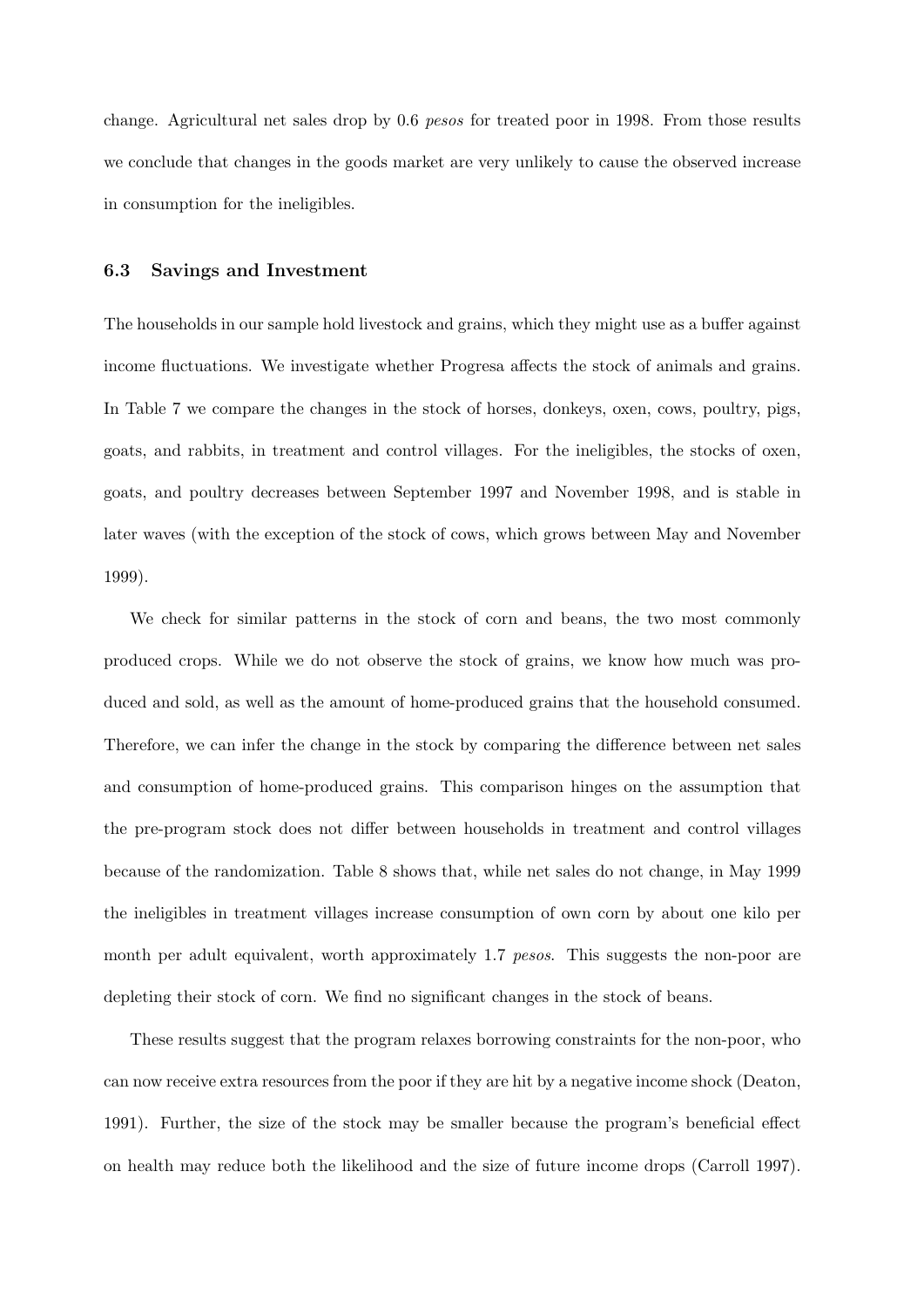Better nutrition and an increased knowledge of basic health facts for all villagers, coupled with more frequent health checks for the poor improve the health conditions of the entire village, both directly and through a lower probability of contagion from infectious diseases (as shown by Miguel and Kremer, 2004). Gertler (2000) and Skoufias (2005), among others, find sizeable beneficial health effects of the program on recipients. We found positive effects also for the nonpoor: when asked about the health effects on their jobs, the ineligibles in treatment villages had fewer days out of work due to health reasons. More specifically, during the previous four weeks, there is a significant reduction of 0.17, 0.13, and 0.12 in the number of days their health 1) interfered with daily activities such as household chores, employment, schooling, 2) prevented them from undertaking such activities, and 3) caused them to stay in bed. These changes amount to a 22, 20, and 25% reduction from the levels in control villages.

The poor's stock of poultry increases between September 1997 and November 1998, and is stable later on. This suggests that the poor are transferring part of their current higher income to the future. Their consumption out of their stock of corn increases by 70 grams per adult per month, for a value of 0.38 *pesos*.

We also investigate whether poor and non-poor villagers are changing their investment behavior, although it is difficult to empirically distinguish savings from investment. For example, the poor's purchase of livestock may be for investment purposes, as animals are productive assets both for the sale of meat, cheese, and eggs, or for farming.

Table 9 tests for differences in the likelihood and the value of agricultural-related expenditures (e.g. to purchase seeds, fertilizers, and machinery) and purchases of animals. The evidence for the ineligibles is not conclusive. While we find an increase in the purchase of animals in November 1998, worth 0.22 pesos, we know their stock of animals is decreasing. Therefore probably they are both buying and selling more animals, as well as consuming part of their livestock, since Table 6 showed no change in net sales.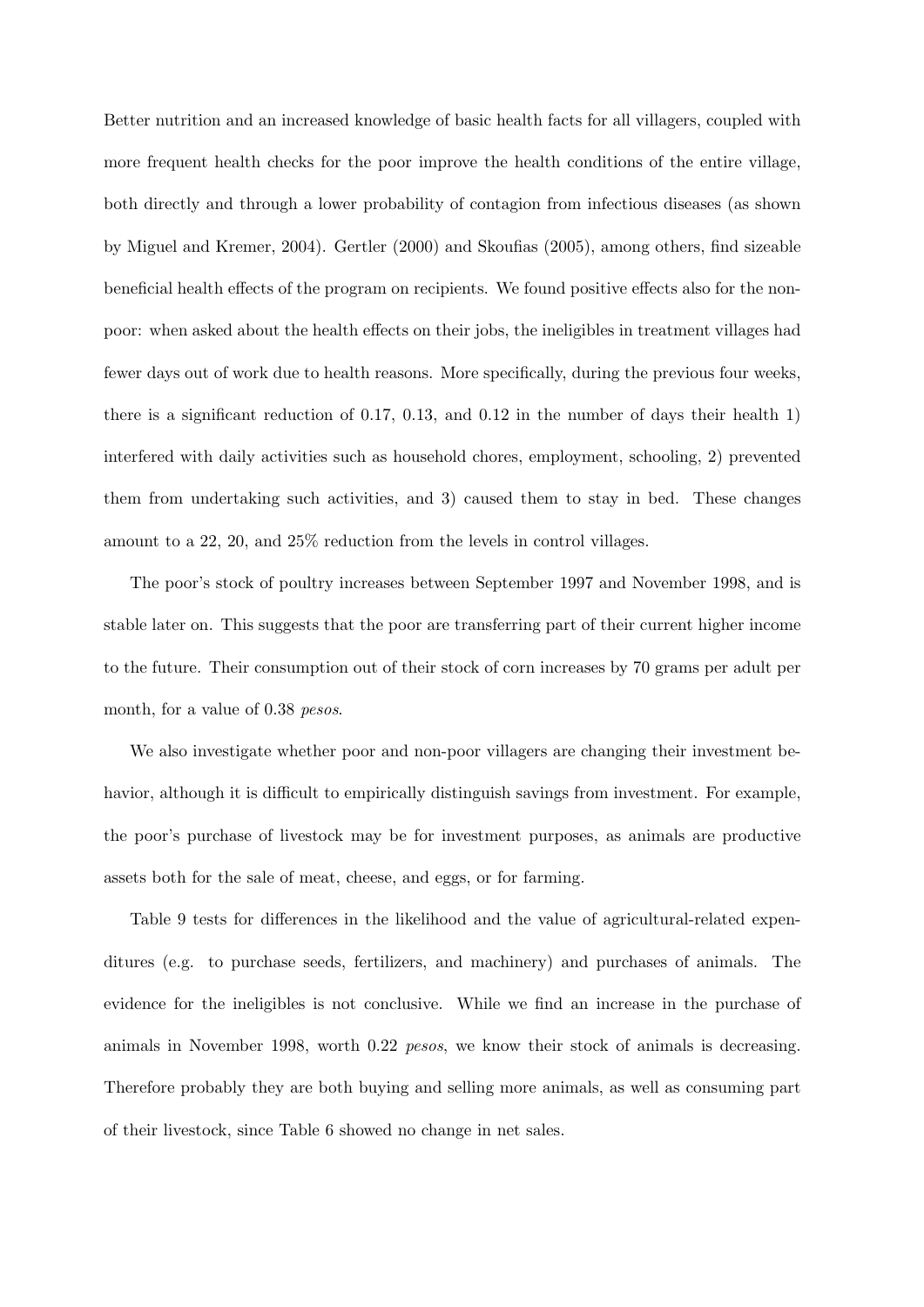For the eligibles, we find evidence of increased investment, consistent with Gertler et al (2006). The likelihood of having agricultural-related expenditures increases by 5 percentage points in November 1998, i.e. by about 9%, and the overall level of these costs rises by 0.6 pesos per adult equivalent, or 15%. Their purchase of animals also increases in May 1999: its likelihood is 1.5 percentage points, or 62% higher, while its overall level rises by 0.04 pesos per adult equivalent, i.e. by approximately 46%. This is consistent with our previous findings that the program may be increasing the stock of animals for eligible households.

### 7 Results: internal consistency and implications

The magnitudes of the estimated effects are consistent with each other: in May 1999 the ITE on monthly consumption per adult equivalent is 19 pesos, financed through a 10 pesos increase in loans, a likely increase in transfers, and through the consumption of part of the stock of grains. In November 1999 the ITE on consumption is 17 pesos, financed through a 4 pesos increase in monetary transfers, and a change in loans of unknown size. If the increase in loans and transfers is roughly constant in 1999, then ineligible households in treatment villages receive 14 extra pesos overall.

As a further check, we compare the magnitude of the indirect effects on loans and transfers with the Progresa grant size. While the villages are not closed economies, we expect the bulk of the effect to operate through changes at the village level. The average monthly transfer for the poor is 200 pesos per household, of which  $88\%$  is consumed (Gertler *et al.*, 2006).<sup>19</sup> Therefore, the average Progresa cash available to each poor household for savings, transfers, and loans to the non-poor is about 24 pesos per month. Given that there are 2.5 times as many poor as non-poor, this amounts to 60 *pesos* for each non-poor household. This magnitude is consistent with the estimated 50 *pesos* and 20 *pesos* that each non-poor household receives in May and

<sup>&</sup>lt;sup>19</sup>Total income of eligible households including Progresa transfers significantly increases by approximately 230 pesos per month per households.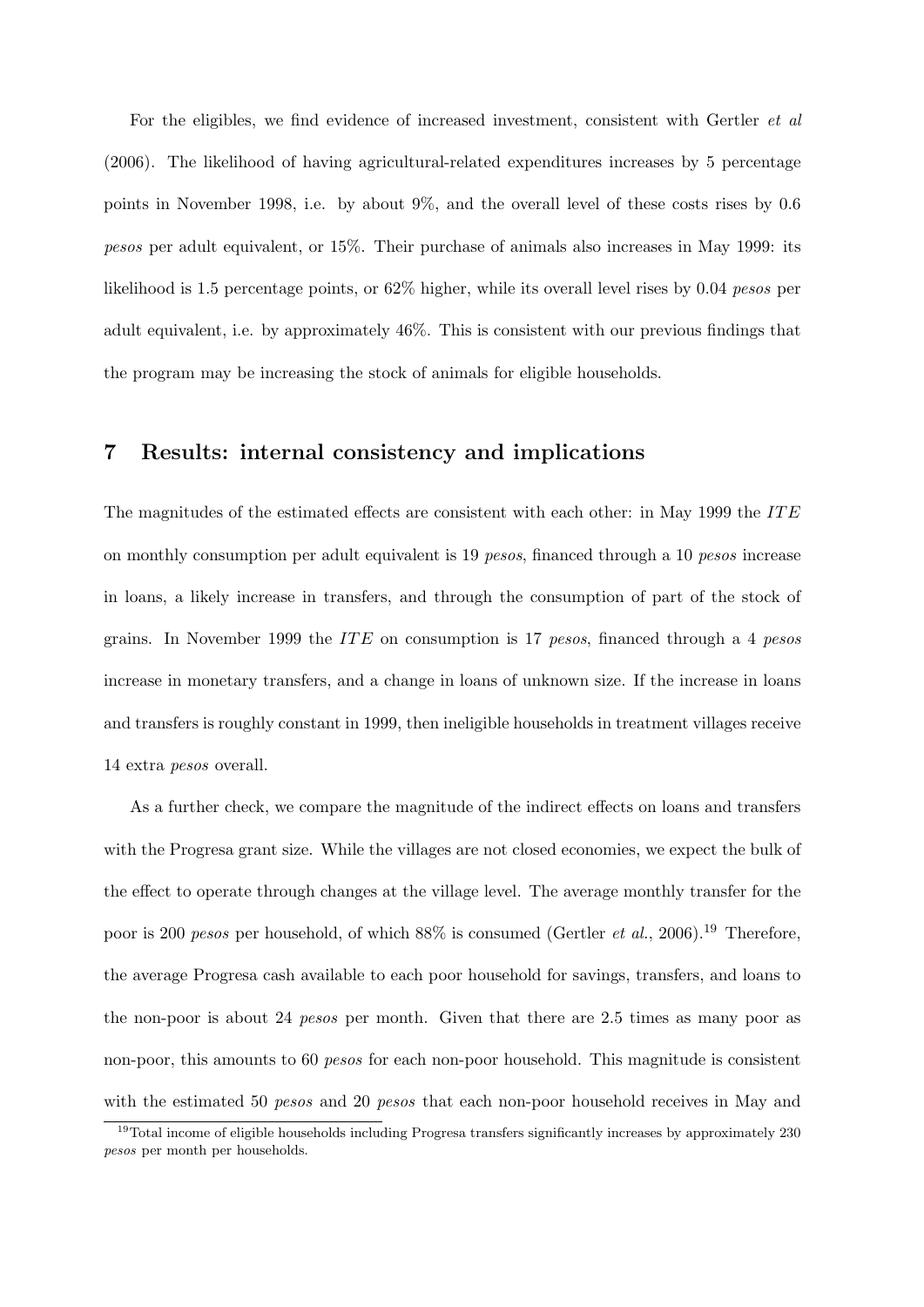November 1999.20,<sup>21</sup>

Our findings imply that failing to consider these indirect effects would underestimate the true average treatment effect on consumption for the treated villages. Consider the following back-of-the envelope calculation of the benefit of the program for its first 20 months of implementation, i.e. between March 1998 and November 1999, using November 1998 prices. Assume that the estimated effects are stable in months preceding the observation (e.g. what we estimate for November 1998 holds for the previous 8 months, May 1999, and November 1999 holds for the previous 6 months). For every 200 *pesos* transferred each month, the recipient consumes 176 pesos (Gertler et al., 2006). The 20-month  $ATE$  on consumption for the eligibles is, therefore,  $176 * 20 = 3520$  pesos. Consumption for the ineligibles increases by 95 and 85 pesos per household per month in May and November 1999 (19 and 17 pesos multiplied by 5, the number of adult equivalents per household). Given that there are 2.5 times as many poor as non-poor, this amounts to 38 and 34 *pesos* for every 200 *pesos* transferred, resulting in an extra increase in consumption of  $(38 + 34) * 6 = 432$  pesos. This is the 20-month ITE. Thus, for every 100 pesos transferred by Progresa, non-poor consumption increases by about 11 peso. Considering eligible households only, there is an average treatment effect of 3520 pesos out of a transfer of 4000 pesos. Including the ineligibles increases the average treatment effect by 432 additional pesos. Therefore, failure to consider the effect on the ineligibles would result in a  $12\%$  underestimate of the average treatment effect on consumption.<sup>22</sup>

The finding that the non-poor in treated villages are affected by the program has implications for the design of future experiments: since the entire village is affected, directly or indirectly, by the treatment, it is essential to randomize at the village level, as occurred for the evaluation of Progresa. The common practice of selecting the treatment and control groups

 $^{20}$ We obtained household-level estimates of loans and transfers by multiplying the estimated ITEs from Table 4 by 5, the average number of adult equivalents in non-poor households.

 $^{21}$ 50 and 20 pesos may actually be a lower bound to what each household likely receives on average, as we do not observe loans and transfers at the same time.

 $22$ This back-of-the-envelope calculation does not consider the treatment effect on re-classified households.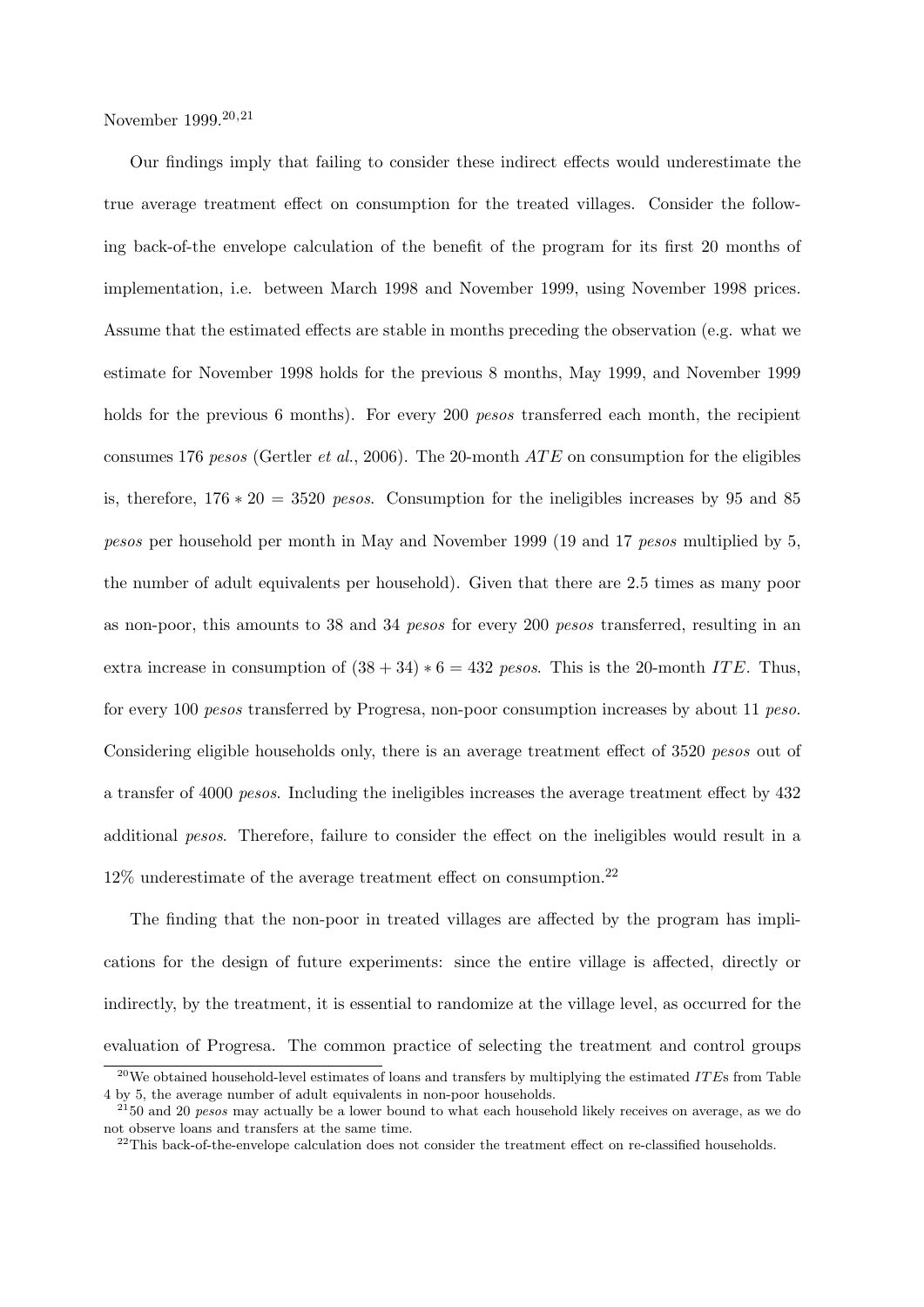from the same community would have two shortcomings. First, it would bias the estimates of the treatment on the treated effect, if the control group indirectly benefits from the program. Second, by not estimating these indirect treatment effects it would fail to capture the full policy impact. In a similar setting to the one considered here, this would result in a double underestimation of the treatment effect.

## 8 Conclusions

Using the unique design of the experimental data for the evaluation of Progresa, we show that the program benefits ineligible households who live in treatment villages by increasing their food consumption level by about 10%, approximately half the size of the increase in food consumption for eligible households. This consumption increase is financed through higher loans and transfers from family and friends, and through a reduction in savings. These results show how a positive income shock for a group of households benefits the entire village, consistent with our knowledge of informal credit and insurance markets in developing countries.

This type of program has positive indirect effects for the entire set of villages in which it is implemented, rather than for treated households only. These effects are large, and, if neglected, result in a 12% underestimate of the average treatment effect of consumption for the treated villages. This finding has implications for the design of experiments: if the treatment affects the entire village, it is essential to randomize at the village level, as occurred for the evaluation of Progresa.

## References

[1] Albarran, Pedro and Orazio Attanasio (2004), "Do public transfers crowd out private transfers? Evidence from a randomized experiment in Mexico", with Orazio P. Attanasio, in Stefan Dercon (ed.): Insurance against Poverty, 2004, Oxford University Press.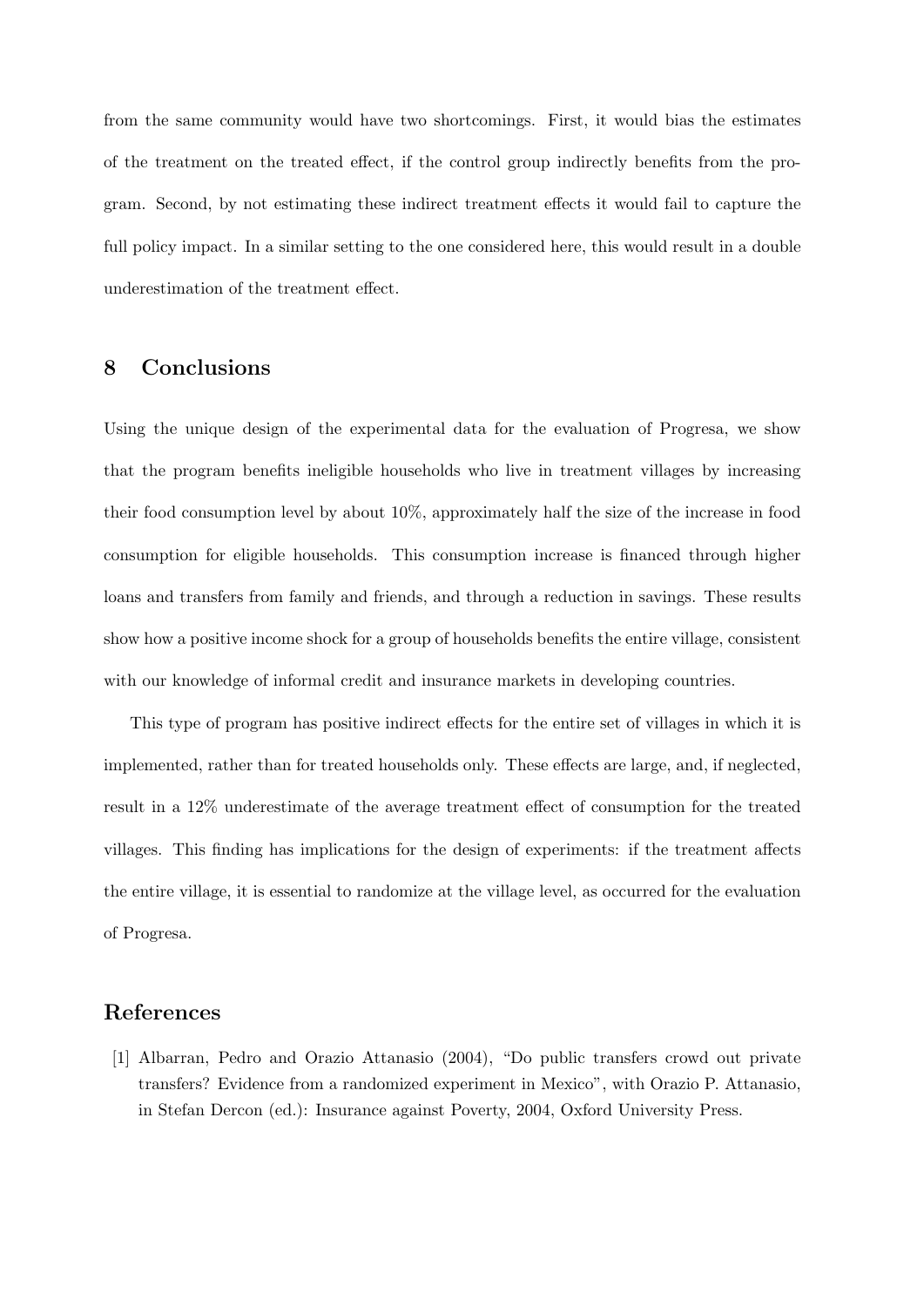- [2] Angelucci M., De Giorgi, G., Rangel, M.A., and Rasul, I. (2007), "Extended Family Networks in Rural Mexico: A Descriptive Analysis", forthcoming in CESifo Conference Volume on Institutions and Development, edited by Timothy Besley and Raji Jayaraman, Massachusetts: MIT Press.
- [3] Attanasio, O., and Rios-Rull, V. (2000), "Consumption Smoothing in Island Economies: Can Public Insurance Reduce Welfare?", European Economic Review, (44)7: 1225-1258.
- [4] Berhman, J., and Todd, P. (1999), "Randomness in the Experimental Sample of Progresa (Education, Health, and Nutrition Program)", International Food Policy Research Institute, Washington, D.C.
- [5] Bloch, F., Genicot, G. and Ray, D., (2005), "Informal Insurance in Social Networks," Working paper, New York University.
- [6] Bobonis, G. and Finan, F. (2005), "Endogenous Social Interaction Effects in School Participation in Rural Mexico", mimeo, University of California Berkeley.
- [7] Carroll, C., (1997), "Buffer-Stock Saving and the Life Cycle/Permanent Income Hypothesis", The Quarterly Journal of Economics, 112(1): 1-55.
- [8] Coate, S. and Ravallion, M. (1993), "Reciprocity without commitment Characterization and performance of informal insurance arrangements", Journal of Development Economics, 40: 1-24.
- [9] Cochrane, J. H., (1991), A Simple Test of Consumption Insurance, Journal of Political Economy, 99(5): 957-976, 1991.
- [10] Deaton, A. (1991), "Saving and Liquidity Constraints", Econometrica, 59(5): 1221-48.
- [11] Deaton, A. (1992), "Saving and income smoothing in Cote d'Ivoire". Journal of African Economics, 1 (1), pp.1-24.
- [12] Di Maro, V. (2004), "Evaluation of the Impact of Progresa on Nutrition: Theory, Econometric Methods and an Approach to Deriving Individual Welfare Findings from Household Data", mimeo, University College London.
- [13] Fafchamps, M. and Lund, S., (2003), "Risk-sharing Networks in Rural Philippines", Journal of Development Economics, 71(2): 261-87.
- [14] Gertler, P., (2000), "Final Report: The Impact of PROGRESA on Health", International Food Policy Research Institute, Washington, D.C.
- [15] Gertler, P.J., Martinez, Sebastian, and Rubio-Codina, Marta (2006), "Investing Cash Transfers to Raise Long Term Living Standards", World Bank Policy Research Working Paper No. 3994.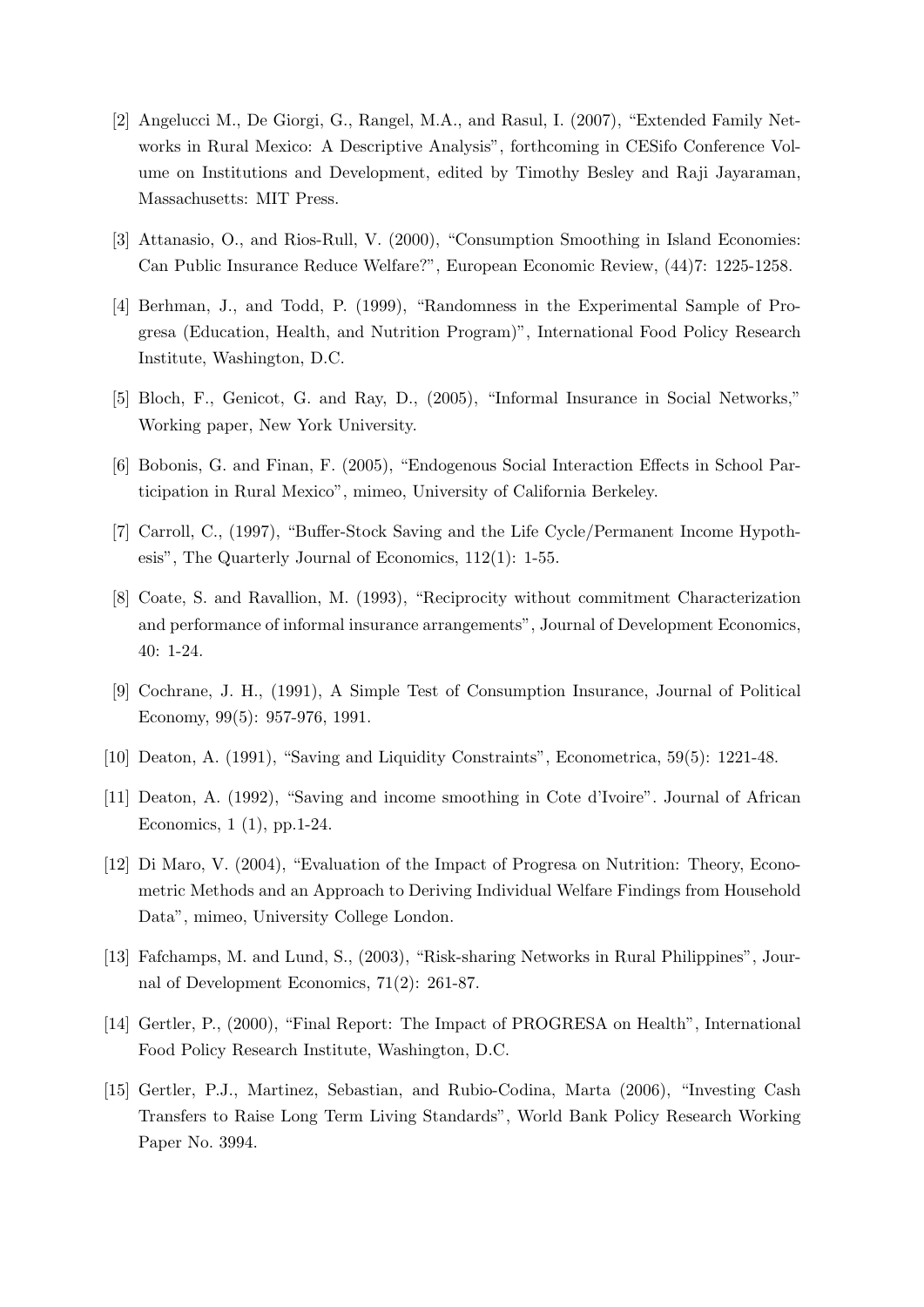- [16] Hoddinott, J., Skoufias, E., and Washburn, R. (2000) "The Impact of Progresa on Consumption: a Final Report". International Food Policy Research Institute, Washington, D.C.
- [17] Kehoe, T. J. and David K. Levine (1993), "Debt-Constrained Asset Markets," The Review of Economic Studies, Vol. 60, No. 4, pp. 865-888.
- [18] Kocherlakota, N.R. (1996), "Efficient bilateral risk sharing without commitment," Rev. Econ. Stud. 63 (4), 595 609 (October).
- [19] Lalive, R. and Cattaneo, A., (2005), "Social Interactions and Schooling Decisions", forthcoming in Review of Economics and Statistics.
- [20] Levy, S. (2006), "Progress against poverty Sustaining Mexico's Progresa-Oportunidades program", Brookings Institution Press, Washington, D.C.
- [21] Lim, Y. and Townsend, R. (1998), "General Equilibrium Models of Financial Systems: Theory and Measurement in Village Economies", Review of Economic Dynamics, 1(1): 59-118.
- [22] Ligon, E., Thomas, J.P., and Worrall, T. (2002), "Informal insurance arrangemens with limited commitment: theory and evidence from village economies", Review of Economic Studies 69(1):209-244.
- [23] Manski, C. (1993), "Identification of Endogenous Social Effects: The Reflection Problem", The Review of Economic Studies, 60(3): 531-42.
- [24] Miguel, E. and Kremer, M., (2004),"Worms: identifying impacts on education and health in the presence of treatment externalities," Econometrica, 72(1): 159-217.
- [25] Mobius, M. and Szeidl, A., (2007), "Trust and Social Collateral", mimeo, Harvard University
- [26] Moffitt, R., (2001), "Policy Interventions, Low-Level Equilibria, and Social Interactions", in Social Dynamics, S. Durlauf and H. P. Young eds., Cambridge: MIT Press.
- [27] Parker, S. and Skoufias, E., (2000), "Final Report: The Impact of PROGRESA on Work, Leisure, and Time Allocation", International Food Policy Research Institute, Washington.
- [28] Philipson, T, (2000), "External Treatment Effects and Program Implementation Bias", National Bureau of Economic Research, Inc, NBER Technical Working Papers: 250.
- [29] Platteau, J. and Abraham, A., (1987), "An Inquiry into Quasi-Credit Contracts: The Role of Reciprocal Credit and Interlinked Deals in Small-scale Fishing Communities," Journal of Development Studies, 23 (4): 461-490.
- [30] Rosenzweig, M. (1988a), "Risk, Private Information, and the Family," American Economic Review, 78(2): 245-50.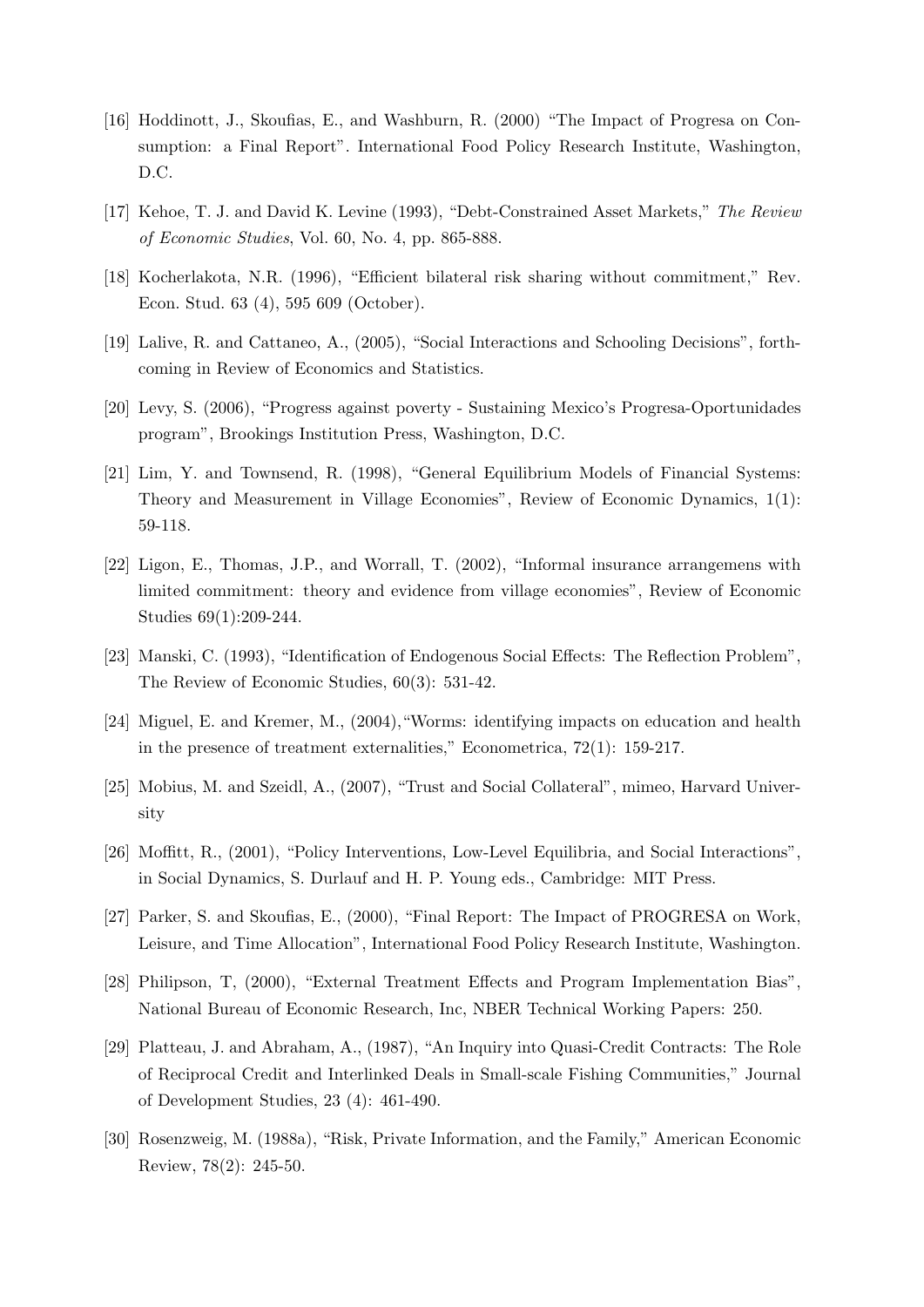- [31] Rosenzweig, M. (1988b), "Risk, Implicit Contracts and the Family in Rural Areas of Low-Income Countries", The Economic Journal, 98(393): 1148-70.
- [32] Rosenzweig, M.R., Stark, O., 1989," Consumption smoothing, migration, and marriage: evidence from rural India", Journal of Political Economy, 97(4): 905-926.
- [33] Rosenzweig, M.R., Wolpin, K.I., 1993. Credit market constraints, consumption smoothing, and the accumulation of durable production assets in low-income countries: investments in bullocks in India. Journal of Political Economy, 101(2): 223-244.
- [34] Schultz, P., (2004), "School Subsidies for the Poor: Evaluating the Mexican PROGRESA Poverty Program", Journal of Development Economics, 74(1), 199-250.
- [35] Skoufias, E., Davis, B. and Behrman, J., (1999a), "Final Report: An Evaluation of the Selection of Beneficiary Households in the Education, Health, and Nutrition Program (PRO-GRESA) of Mexico", International Food Policy Research Institute, Washington, D.C.
- [36] Skoufias, E., Davis, B. and de la Vega, S., (1999b), "An Addendum to the Final Report: An Evaluation of the Selection of Beneficiary Households in the Education, Health, and Nutrition Program (PROGRESA) of Mexico. Targeting the Poor in Mexico: Evaluation of the Selection of Beneficiary Households into PROGRESA", International Food Policy Research Institute, Washington, D.C.
- [37] Skoufias, E., (2005), "PROGRESA and Its Impacts on the Welfare of Rural Households in Mexico", IFPRI Research Report No. 139. International Food Policy Research Institute, Washington, D.C.
- [38] Townsend, R., (1994), "Risk and Insurance in Village India", Econometrica, 62(3): 539- 591.
- [39] Townsend, R., (1995), "Financial Systems in Northern Thai Villages," The Quarterly Journal of Economics, 110(4): 1011-46.
- [40] Udry, C. (1994), "Risk and Insurance in a Rural Credit Market: An Empirical Investigation in Northern Nigeria," Review of Economic Studies, 61(3): 495-526.
- [41] Udry, C. (1995), "Risk and Saving in Northern Nigeria", American Economic Review, 85(5): 1287-1300.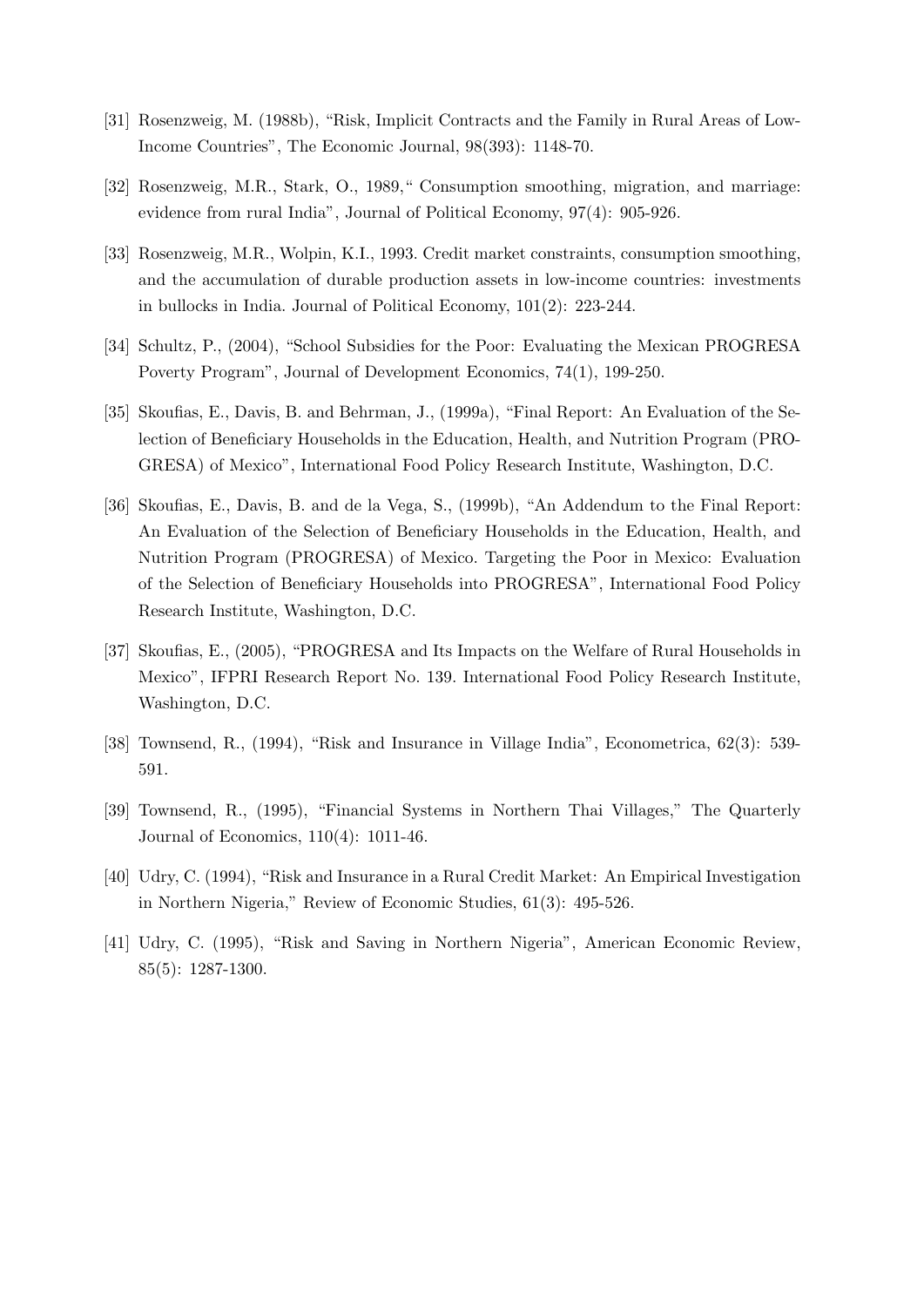|            |                     | Ineligibles                   |                       |                               | Eligibles             |                               |                       |
|------------|---------------------|-------------------------------|-----------------------|-------------------------------|-----------------------|-------------------------------|-----------------------|
|            |                     | Nov. 1998 May. 1999 Nov. 1999 |                       |                               |                       | Nov. 1998 May. 1999 Nov. 1999 |                       |
| Control    | 222.61<br>[179.76]  | 213.69<br>[212.19]            | 206.71<br>[232.56]    |                               | 159.96<br>[112.19]    | 159.92<br>[158.33]            | 153.7<br>[126.72]     |
| Treatment  | 216.38<br>[166.82]  | 233.06<br>[303.79]            | 224.08<br>[285.61]    |                               | 175.80<br>[136.59]    | 185.66<br>[193.81]            | 184.31<br>[172.25]    |
| <b>ITE</b> | $-6.24$<br>$[7.58]$ | 19.37<br>$[10.50]$ *          | 17.36<br>$[9.70]^{*}$ | No controls<br><b>ATE</b>     | 15.84<br>$[4.86]$ *** | 25.74<br>$[5.80]$ ***         | 30.61<br>$[5.15]$ *** |
| Obs.       | 4643                | 3855                          | 4285                  |                               | 10973                 | 9659                          | 10554                 |
| <b>ITE</b> | $-5.20$<br>$[7.47]$ | 20.72<br>$[10.19]^{**}$       | 18.84<br>[9.42]**     | <b>Controls</b><br><b>ATE</b> | 15.49<br>$[4.75]$ *** | 24.42<br>$[5.64]$ ***         | 29.86<br>$[4.79]$ *** |
| Obs.       | 4624                | 3838                          | 4266                  |                               | 10936                 | 9630                          | 10518                 |

Table 1: Average monthly food consumption per adult equivalent - levels and differences.

Monthly pesos per adult equivalent at Nov. 1998 prices; the exchange rate is roughly 10 pesos per USD. We report the standard deviations of the means and the standard errors, in brackets, of

the treatment effects. The latter are clustered at the village level.

\*\*\*, \*\*, \* indicates significance at the 1, 5, 10 % level respectively.

The set of conditioning variables we add to the regressions in the left panel are: household poverty

index, land size, head of household gender, age, whether speak indigenous language,

literacy; at the locality level poverty index and number of households. All

variables are at 1997 values.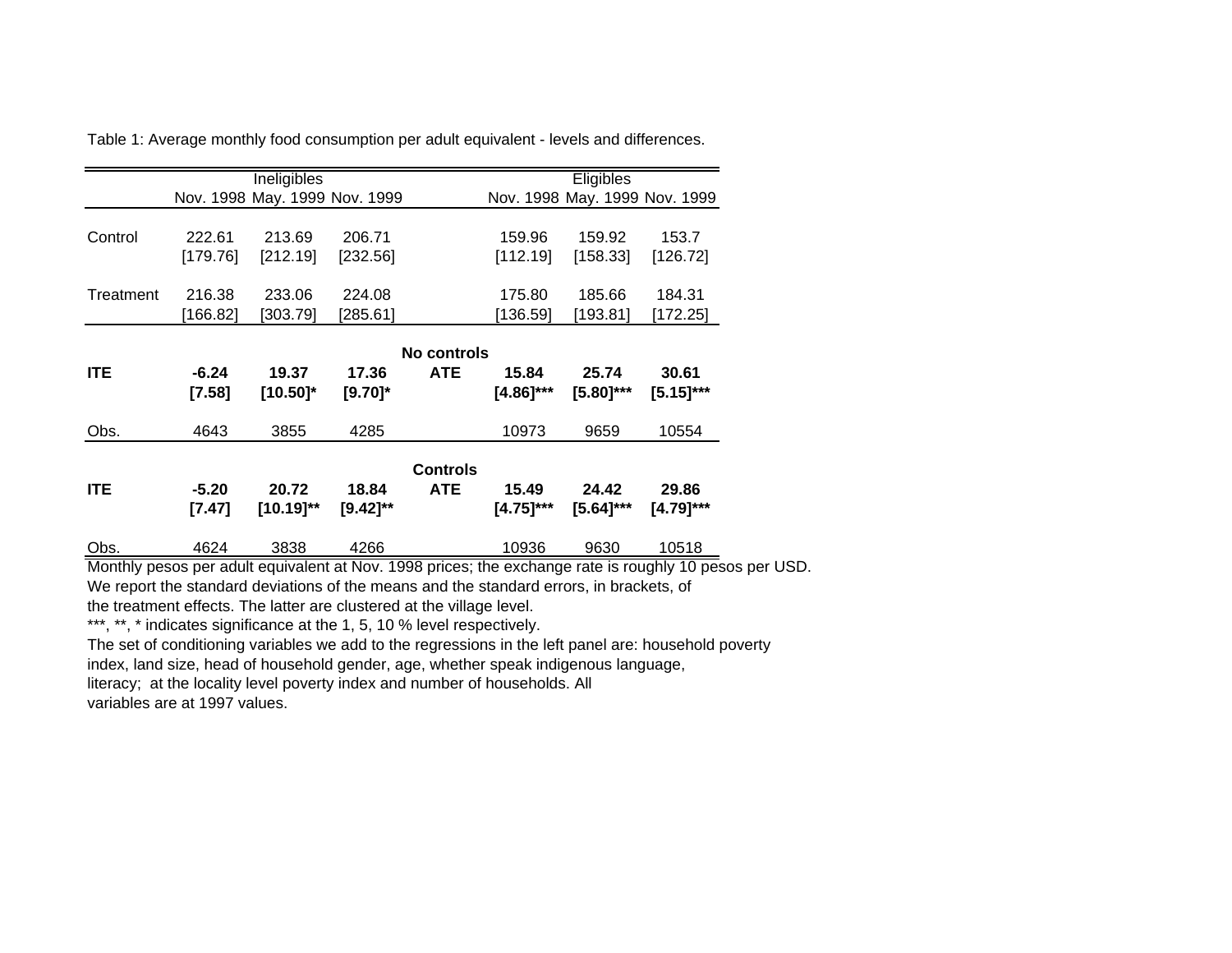|            | <b>Kcals</b>            | Tomatoes              | Carrots            | Greens             | Oranges           | Chicken            |
|------------|-------------------------|-----------------------|--------------------|--------------------|-------------------|--------------------|
| <b>ITE</b> | 178.36<br>$[50.68]$ *** | 0.08<br>$[0.03]^{**}$ | 0.11<br>$[0.07]$ * | 0.3<br>$[0.18]$ *  | $-0.04$<br>[0.41] | 0.07<br>$[0.04]$ * |
| Obs.       | 8746                    | 8125                  | 811                | 707                | 2454              | 4402               |
|            | Meat                    | Eggs                  | <b>Milk</b>        | Corn               | Rice              | <b>Beans</b>       |
| <b>ITE</b> | 0.14<br>$[0.05]^{***}$  | 0.02<br>[0.08]        | 0.43<br>$[0.27]$ * | 1.15<br>$[0.59]$ * | 0.04<br>[0.04]    | 0.06<br>[0.05]     |
| Obs.       | 5177                    | 7182                  | 2403               | 3558               | 5564              | 8217               |

Table 2: ITEs on 1999 caloric intake and food quantities

Monthly quantity consumed (in kilos, liters, or pieces depending on food type) or Kcalories per adult equivalent. Standard errors in brackets clustered at the village level.

\*\*\*, \*\*, \* indicates significance at the 1, 5, 10 % level respectively.

We add the same set of conditioning variables described in Table 1.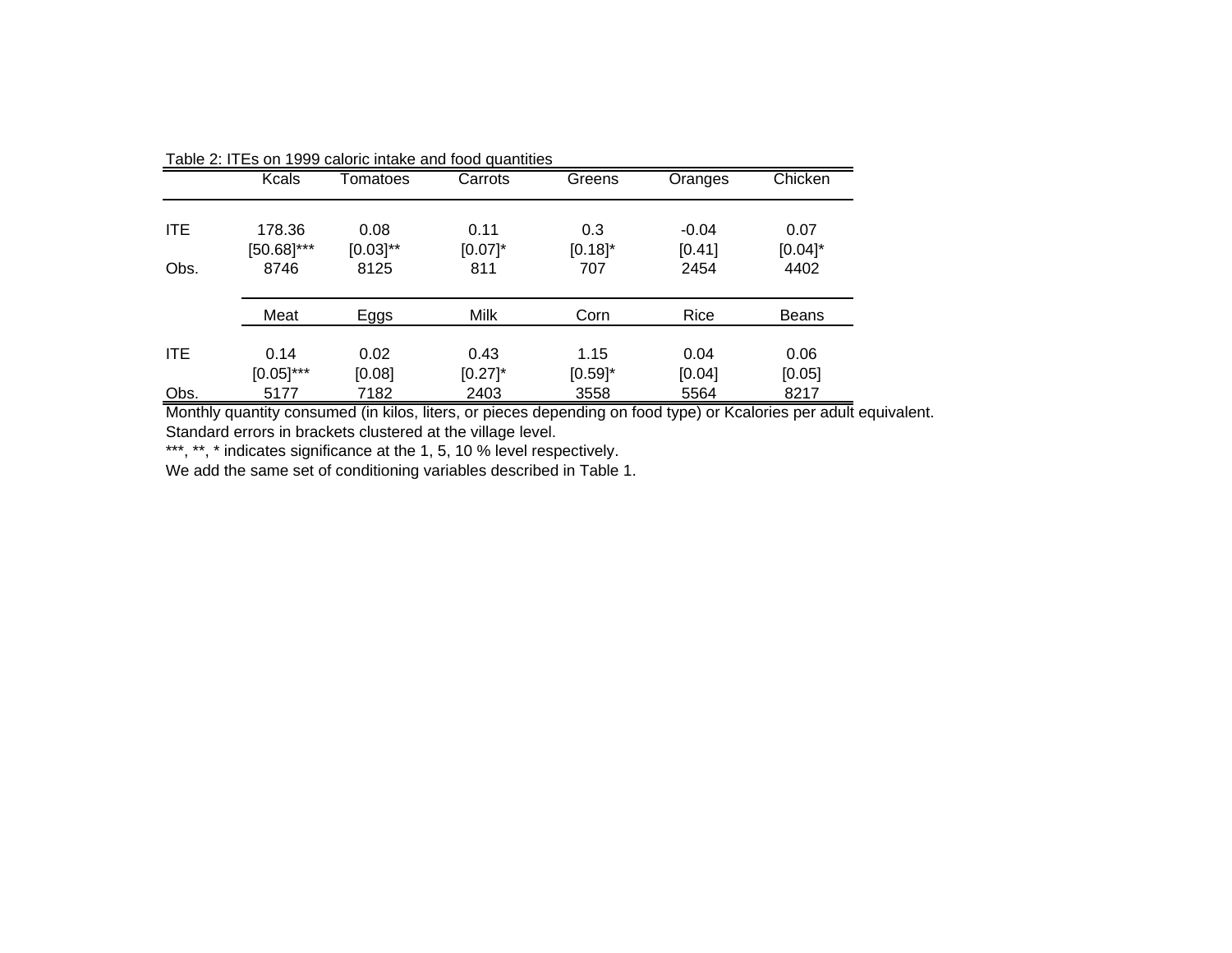|                   | 1998 November                 |               |                                 | 1999 May                      |                        |                                            | 1999 November             |               |                                |
|-------------------|-------------------------------|---------------|---------------------------------|-------------------------------|------------------------|--------------------------------------------|---------------------------|---------------|--------------------------------|
|                   |                               |               |                                 |                               | Total credit resources |                                            |                           |               |                                |
|                   | Mean                          | $\frac{0}{6}$ | Avg. receipt                    | Mean                          | %                      | Avg. receipt                               | Mean                      | $\frac{1}{2}$ | Avg. receipt                   |
| <b>NP Control</b> | 40.78                         | 0.11          | 371.04                          |                               |                        |                                            |                           |               |                                |
| NP treatment      | [216.45]<br>50.05<br>[249.97] | 0.12          | [552.14]<br>422.24<br>[608.91]  |                               |                        |                                            |                           |               |                                |
| P control         | 17.69<br>[121.72]             | 0.08          | 222.02<br>[375.42]              |                               |                        |                                            |                           |               |                                |
| P treatment       | 17.74<br>[107.51]             | 0.08          | 219.64<br>[314.47]              |                               |                        |                                            |                           |               |                                |
|                   |                               |               |                                 |                               | Loans                  |                                            |                           |               |                                |
| <b>NP Control</b> | 11.95                         | 0.03          | 405.18                          | 16.52                         | 0.04                   | 428.50                                     |                           |               |                                |
| NP treatment      | [111.81]<br>19.56<br>[254.99] | 0.03          | [518.81]<br>607.62<br>[1295.77] | [150.62]<br>27.69<br>[233.33] | 0.05                   | [646.5]<br>530.15<br>[883.85]              |                           |               |                                |
| P control         | 5.33<br>[58.82]               | 0.03          | 190.03<br>[298.2]               | 9.66<br>[97.8]                | 0.05                   | 197.65<br>[398.99]                         |                           |               |                                |
| P treatment       | 5.72<br>[57.16]               | 0.03          | 205.18<br>[276.7]               | 11.35<br>[133.05]             | 0.05                   | 242.74<br>[568.62]                         |                           |               |                                |
|                   |                               |               |                                 |                               |                        | Monetary transfers from family and friends |                           |               |                                |
| <b>NP Control</b> | 5.95                          | 0.04          | 164.01                          |                               |                        |                                            | 5.48                      | 0.02          | 225.09                         |
| NP treatment      | [42.95]<br>11.02<br>[79.81]   | 0.04          | [159.<br>247.04<br>[291.75]     |                               |                        |                                            | [68.8]<br>9.31<br>[81.44] | 0.04          | [384.97]<br>244.77<br>[343.29] |
| P control         | 2.83<br>[26.48]               | 0.03          | 108.24<br>[124.52]              |                               |                        |                                            | 1.68<br>[35.06]           | 0.01          | 125.46<br>[279.14]             |
| P treatment       | 3.20<br>[32.81]               | 0.03          | 124.56<br>[164.04]              |                               |                        |                                            | 1.98<br>[22.85]           | 0.02          | 119.77<br>[132.66]             |
|                   |                               |               |                                 |                               |                        | In-kind transfers from family and friends  |                           |               |                                |
| NP Control        |                               | 0.01          |                                 |                               |                        |                                            |                           | 0.02          |                                |
| NP treatment      |                               | 0.02          |                                 |                               |                        |                                            |                           | 0.01          |                                |
| P control         |                               | 0.01          |                                 |                               |                        |                                            |                           | 0.02          |                                |
| P treatment       |                               | 0.01          |                                 |                               |                        |                                            |                           | 0.01          |                                |

Table 3: Credit resources: mean, share of recipients, and average amount obtained per adult equivalent by household type and semester

Monthly pesos per adult equivalent at Nov. 1998 prices; the exchange rate is roughly 10 pesos per USD. Standard deviations in brackets. Top 1% trimmed in the computation of the quantities but not for the proportions. Total credit resources computed as the sum of loans, transfers, and remittances.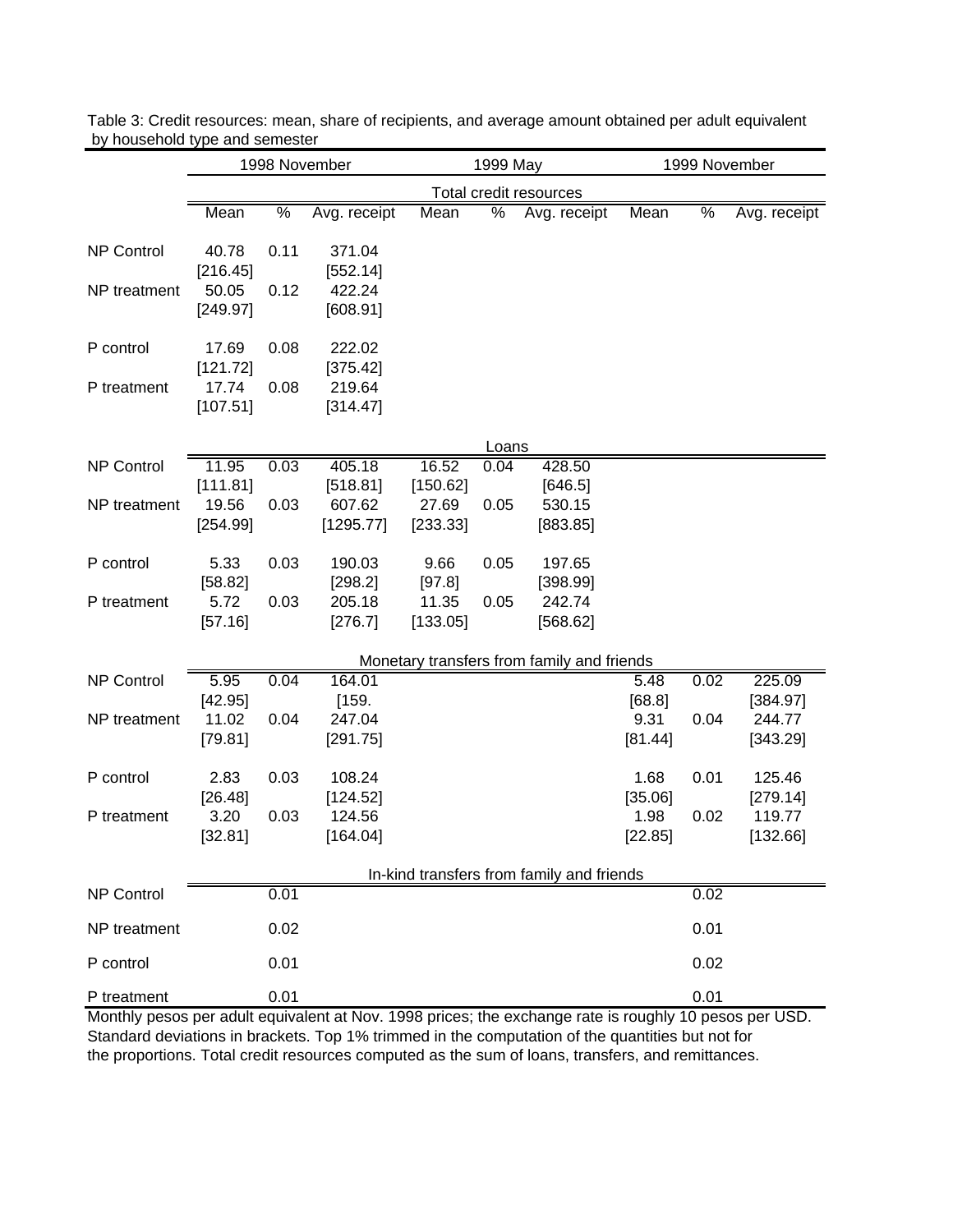|            |                         | 1998 November |              | 1999 May   |                                            |               | 1999 November           |            |                |
|------------|-------------------------|---------------|--------------|------------|--------------------------------------------|---------------|-------------------------|------------|----------------|
|            |                         |               |              |            | <b>Ineligibles</b>                         |               |                         |            |                |
|            |                         |               |              |            | Loans                                      |               |                         |            |                |
|            | Probit                  | <b>OLS</b>    | Tobit        | Probit     | <b>OLS</b>                                 | <b>Tobit</b>  | Probit                  | <b>OLS</b> | Tobit          |
| <b>ITE</b> | 0.003                   | 7.613         | 3.123        | 0.014      | 11.168                                     | 9.723         |                         |            |                |
|            | [0.01]                  | [5.362]       | [3.948]      | $[0.01]$ * | $[6.621]$ *                                | $[4.51]^{**}$ |                         |            |                |
| Obs.       | 4913                    | 4912          | 4912         | 4432       | 4431                                       | 4431          |                         |            |                |
|            |                         |               |              |            | Monetary transfers from family and friends |               |                         |            |                |
|            | Probit                  | <b>OLS</b>    | Tobit        | Probit     | <b>OLS</b>                                 | <b>Tobit</b>  | Probit                  | <b>OLS</b> | Tobit          |
| <b>ITE</b> | 0.007                   | 3.739         | 2.562        |            |                                            |               | 0.014                   | 3.825      | 4.137          |
|            | [0.009]                 | [3.289]       | [1.716]      |            |                                            |               | $[0.008]$ *             | [3.005]    | $[1.727]^{**}$ |
| Obs.       | 4837                    | 4836          | 4836         |            |                                            |               | 4447                    | 4447       | 4447           |
|            |                         |               |              |            | In-kind transfers from family and friends  |               |                         |            |                |
|            | Probit                  | <b>OLS</b>    | Tobit        | Probit     | <b>OLS</b>                                 | <b>Tobit</b>  | Probit                  | <b>OLS</b> | Tobit          |
| <b>ITE</b> | 0.008<br>$[0.004]^{**}$ |               |              |            |                                            |               | $-0.007$<br>$[0.004]$ * |            |                |
| Obs.       | 5280                    |               |              |            |                                            |               | 4502                    |            |                |
|            |                         |               |              |            | <b>Eligibles</b>                           |               |                         |            |                |
|            |                         |               |              |            | <u>Loans</u>                               |               |                         |            |                |
|            | Probit                  | <b>OLS</b>    | <b>Tobit</b> | Probit     | <b>OLS</b>                                 | <b>Tobit</b>  | Probit                  | <b>OLS</b> | Tobit          |
| <b>ATE</b> | 0.000                   | 0.394         | 0.039        | $-0.002$   | 1.686                                      | $-0.272$      |                         |            |                |
|            | [0.005]                 | [1.431]       | [0.785]      | [0.008]    | [2.794]                                    | [1.482]       |                         |            |                |
| Obs.       | 11805                   | 11805         | 11805        | 11019      | 11019                                      | 11019         |                         |            |                |
|            |                         |               |              |            | Monetary transfers from family and friends |               |                         |            |                |
|            | Probit                  | <b>OLS</b>    | Tobit        | Probit     | <b>OLS</b>                                 | Tobit         | Probit                  | <b>OLS</b> | Tobit          |
| <b>ATE</b> | 0.000                   | 0.367         | 0.006        |            |                                            |               | 0.003                   | 0.307      | 0.469          |
|            | [0.004]                 | [0.651]       | [0.436]      |            |                                            |               | [0.003]                 | [0.628]    | [0.382]        |
| Obs.       | 11630                   | 11630         | 11630        |            |                                            |               | 10823                   | 10823      | 10823          |
|            |                         |               |              |            | In-kind transfers from family and friends  |               |                         |            |                |
| <b>ATE</b> | $-0.001$                |               |              |            |                                            |               | $-0.006$                |            |                |
|            |                         |               |              |            |                                            |               |                         |            |                |
|            | [0.003]                 |               |              |            |                                            |               | $[0.003]^{**}$          |            |                |
| Obs.       | 12519                   |               |              |            |                                            |               | 10967                   |            |                |

#### Table 4: Program effects on credit resources

Standard errors in brackets clustered at the village level in OLS and Probit. \*\*\*, \*\*, \* indicates significance at the 1, 5, 10 % level respectively. Top 1% trimmed in the OLS and Tobit regressions. The results are qualitatively unchanged adding conditioning variables.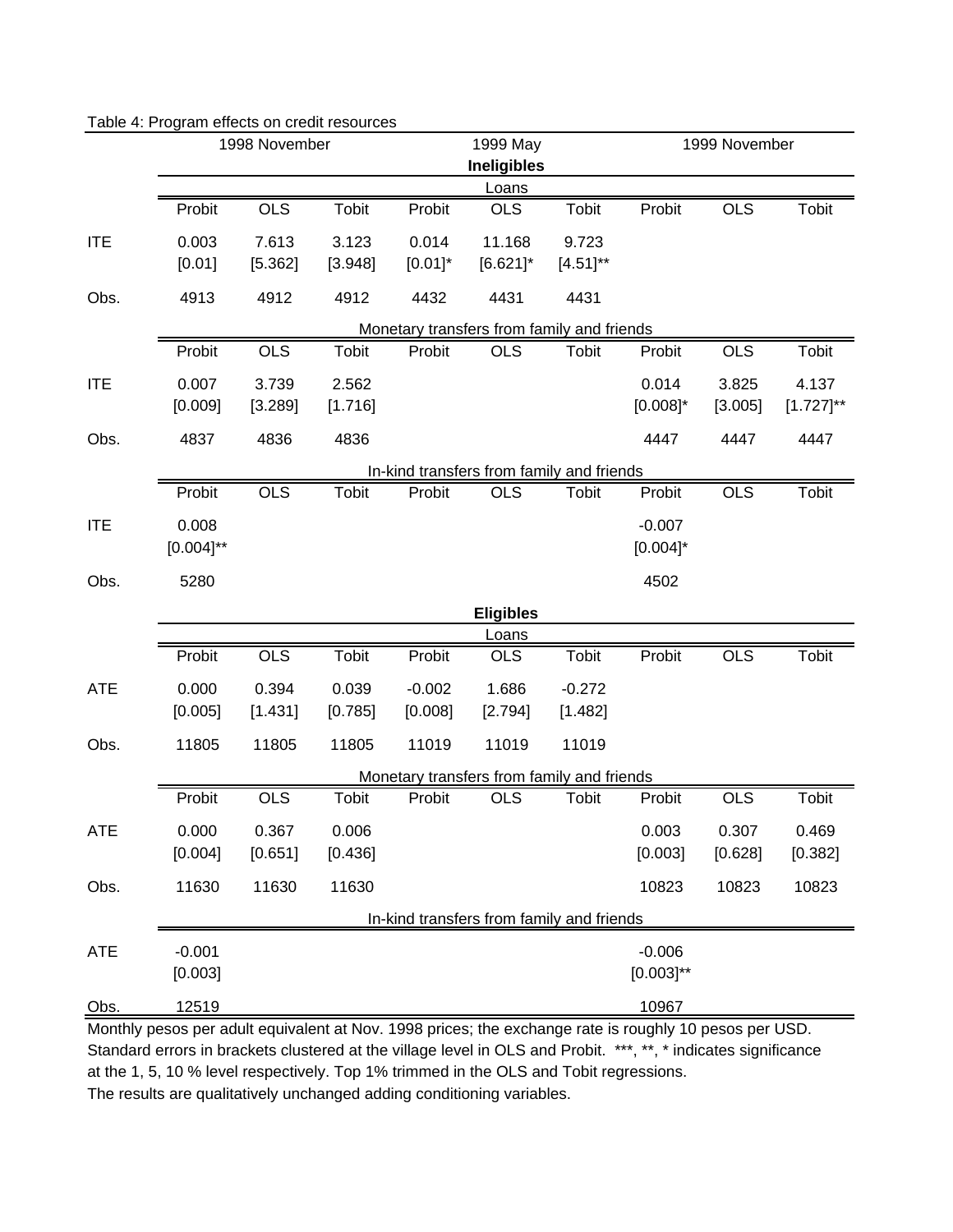|              | Nov. 1998 | May 1999 | Nov. 1999 |
|--------------|-----------|----------|-----------|
| <b>ITE</b>   | $-4.66$   | $-1.18$  | 3.1       |
|              | [14.56]   | [13.57]  | [14.84]   |
| Observations |           | 18537    |           |
| ATE.         | 8.15      | 4.26     | 10.22     |
|              | [5.49]    | [5.38]   | [6.46]    |
| Observations |           | 45101    |           |

Table 5: Program effect on monthly adult equivalent labor earnings

Monthly pesos per adult equivalent at Nov. 1998 prices; The exchange rate is roughly 10 pesos per USD. Standard errors in brackets clustered at the village level. \*\*\*, \*\*, \* indicates significance at the 1, 5, 10 % level. Difference-in-difference estimates. The sample size is from pooling the Sept. 1997 data with the Nov. 1998, May 1999, and Nov. 1999 data. The results are unchanged if we add conditioning variables, with the exception of the ATE estimate for November 1999, which is now significant at the 10% level.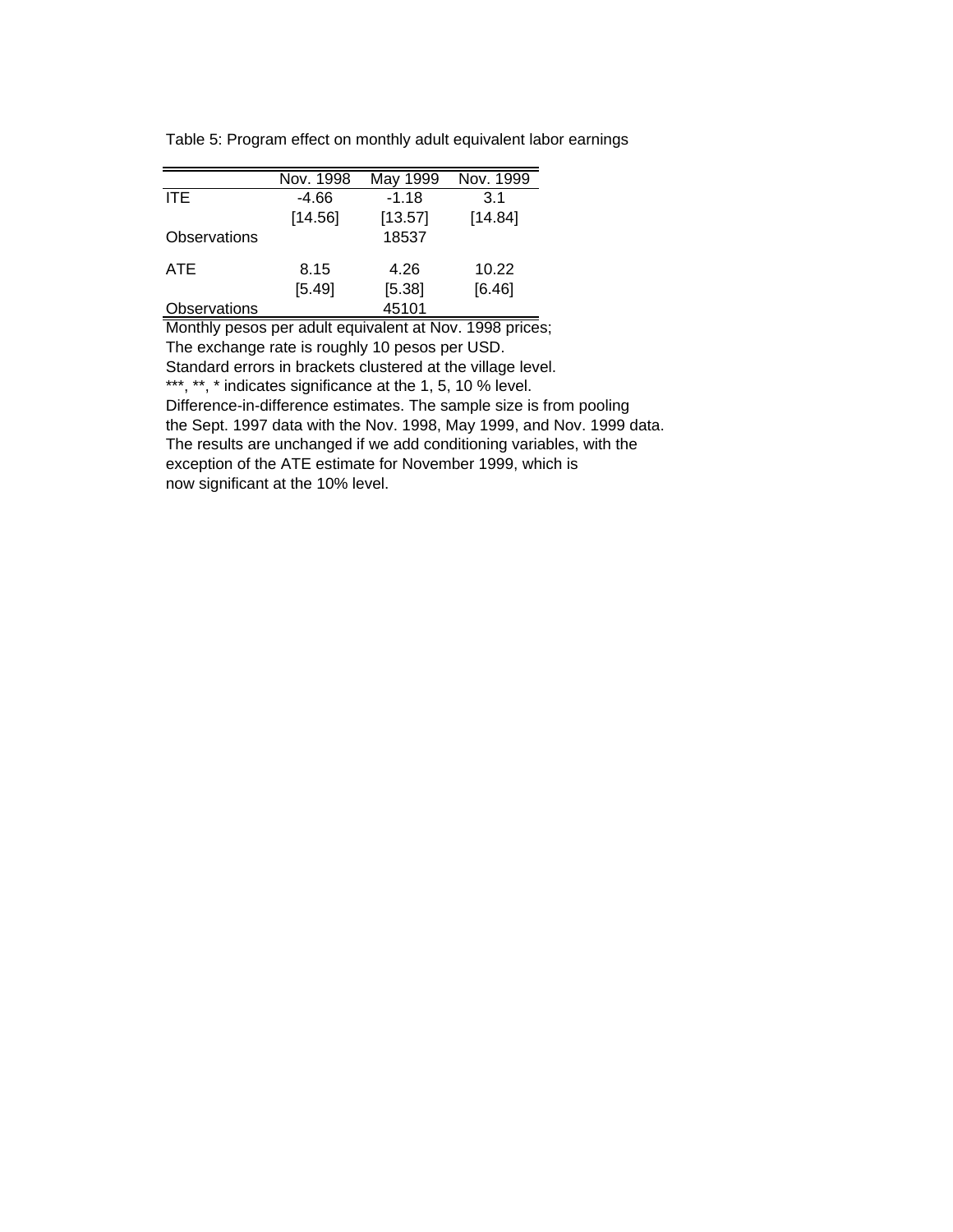|            | <b>Agricultural sales</b> |           |  |  |  |
|------------|---------------------------|-----------|--|--|--|
|            | November 1998             | May 1999  |  |  |  |
|            |                           |           |  |  |  |
|            | Net sales                 | Net sales |  |  |  |
|            | Level                     | Level     |  |  |  |
| ITE        | $-4.953$                  | $-5.37$   |  |  |  |
|            | [3.25]                    | [4.52]    |  |  |  |
| Obs.       | 4287                      | 4026      |  |  |  |
|            |                           |           |  |  |  |
| ATE        | $-0.639$                  | $-0.741$  |  |  |  |
|            | $[0.33]$ *                | [0.61]    |  |  |  |
| Obs.       | 10249                     | 9973      |  |  |  |
|            | <b>Animals</b>            |           |  |  |  |
|            | November 1998             | May 1999  |  |  |  |
|            |                           |           |  |  |  |
|            | Net sales                 | Net sales |  |  |  |
|            | Level                     | Level     |  |  |  |
| <b>ITE</b> | 0.429                     | 0.249     |  |  |  |
|            | [0.33]                    | [0.21]    |  |  |  |
| Obs.       | 4803                      | 4338      |  |  |  |
| <b>ATE</b> | 0.008                     | $-0.03$   |  |  |  |
|            | [0.05]                    | [0.03]    |  |  |  |
| Obs.       | 11546                     | 10797     |  |  |  |

Table 6: Net sales of agricultural products and animals

Monthly pesos per adult equivalent at Nov. 1998 prices. Standard errors in brackets clustered at the village level. \*\*\*, \*\*, \* indicates significance at 1, 5, 10 % levels. Treatment effects on the levels estimated by OLS.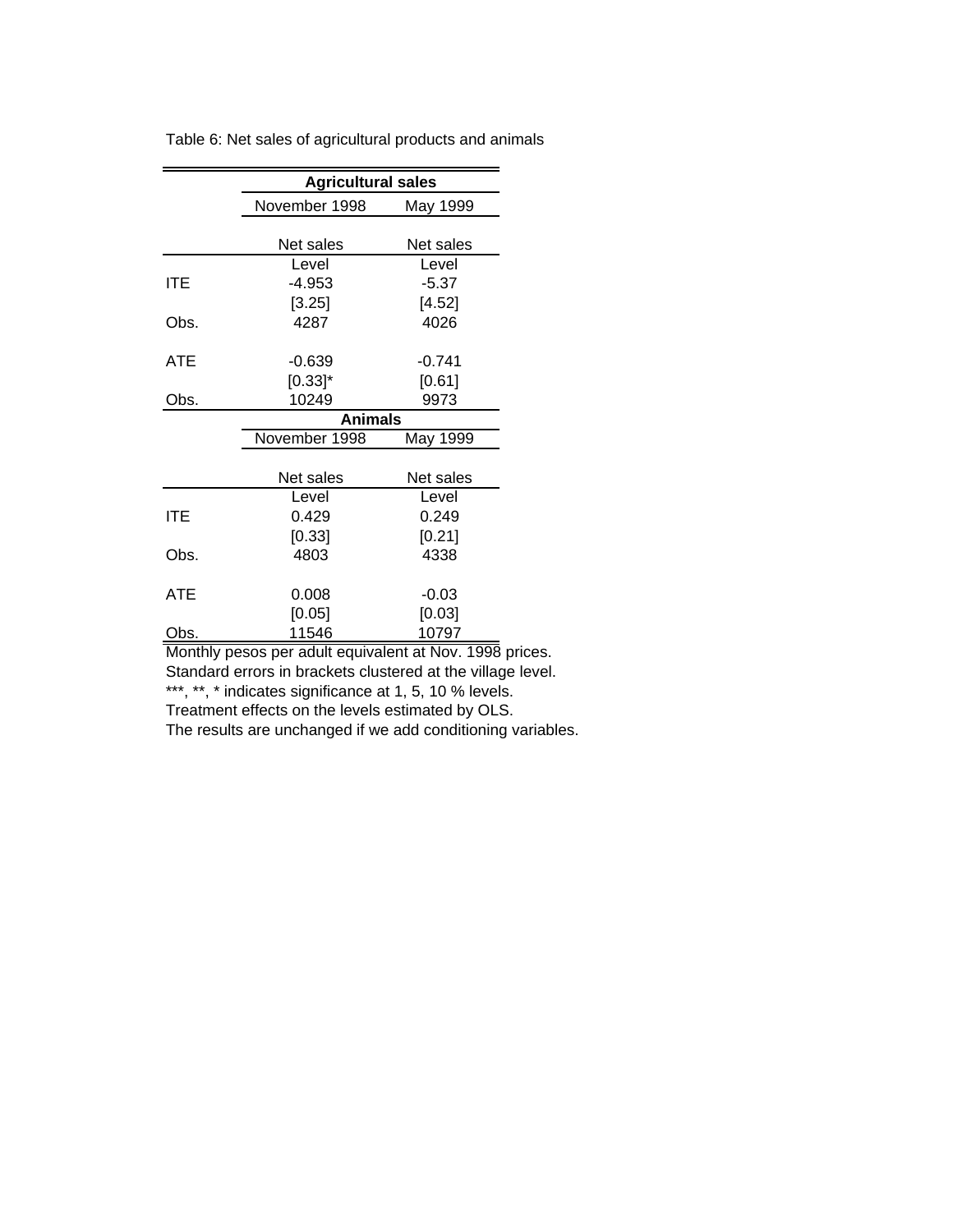|         |                | <b>Ineligibles</b> |               |                | <b>Eligibles</b> |                 |
|---------|----------------|--------------------|---------------|----------------|------------------|-----------------|
|         | Nov. 98        | May. 99            | Nov. 99       | Nov. 98        | May. 99          | Nov. 99         |
| Horse   | $-0.001$       | 0.001              | 0.001         | 0.001          | 0.001            | 0.001           |
|         | [0.001]        | [0.001]            | [0.001]       | [0.001]        | [0.001]          | $[0.0004]^{**}$ |
| Obs.    | 5219           | 4410               | 3979          | 12484          | 11019            | 10176           |
| Donkey  | $-0.001$       | $-0.001$           | 0.001         | 0.001          | 0.001            | 0.001           |
|         | [0.001]        | [0.001]            | [0.001]       | [0.001]        | [0.001]          | [0.001]         |
| Obs.    | 5233           | 4410               | 3990          | 12429          | 10981            | 10181           |
| Оx      | $-0.001$       | 0.001              | 0.001         | 0.001          | 0.001            | 0.000           |
|         | $[0.001]^{**}$ | [0.001]            | [0.001]       | [0.001]        | [0.001]          | [0.001]         |
| Obs.    | 5264           | 4439               | 4002          | 12491          | 11032            | 10203           |
| Goat    | $-0.010$       | 0.005              | 0.002         | $-0.004$       | 0.004            | 0.002           |
|         | $[0.005]^{**}$ | [0.006]            | [0.006]       | $[0.002]$ *    | $[0.002]$ *      | [0.002]         |
| Obs.    | 5255           | 4427               | 3986          | 12491          | 11024            | 10185           |
| Cow     | $-0.002$       | $-0.003$           | 0.011         | 0.001          | 0.001            | 0.002           |
|         | [0.004]        | [0.004]            | $[0.004]$ *** | [0.001]        | [0.001]          | [0.001]         |
| Obs.    | 5204           | 4402               | 3974          | 12493          | 11034            | 10196           |
| Poultry | $-0.024$       | 0.007              | 0.017         | 0.010          | 0.002            | 0.002           |
|         | $[0.012]^{**}$ | [0.011]            | [0.010]       | $[0.005]^{**}$ | [0.006]          | [0.006]         |
| Obs.    | 5109           | 4323               | 3897          | 12389          | 10892            | 10061           |
| Pig     | $-0.001$       | $-0.003$           | 0.001         | 0.002          | 0.001            | $-0.001$        |
|         | [0.002]        | [0.002]            | [0.003]       | [0.002]        | [0.001]          | [0.002]         |
| Obs.    | 5215           | 4411               | 3959          | 12452          | 10975            | 10140           |
| Rabbit  | 0.001          | $-0.001$           | 0.001         | 0.001          | 0.001            | 0.001           |
|         | [0.002]        | [0.001]            | [0.001]       | [0.001]        | [0.001]          | [0.001]         |
| Obs.    | 5274           | 4438               | 4000          | 12506          | 11042            | 10206           |

Table 7: Treatment effects on the average monthly change in animal stock

Number of animals per adult equivalent. Monthly averages computed dividing

the change in stock between two data waves by the number of months between them. Standard errors in brackets clustered at the village level.

\*\*\*, \*\*, \* indicates significance at the 1, 5, 10 % level respectively.

First difference estimation.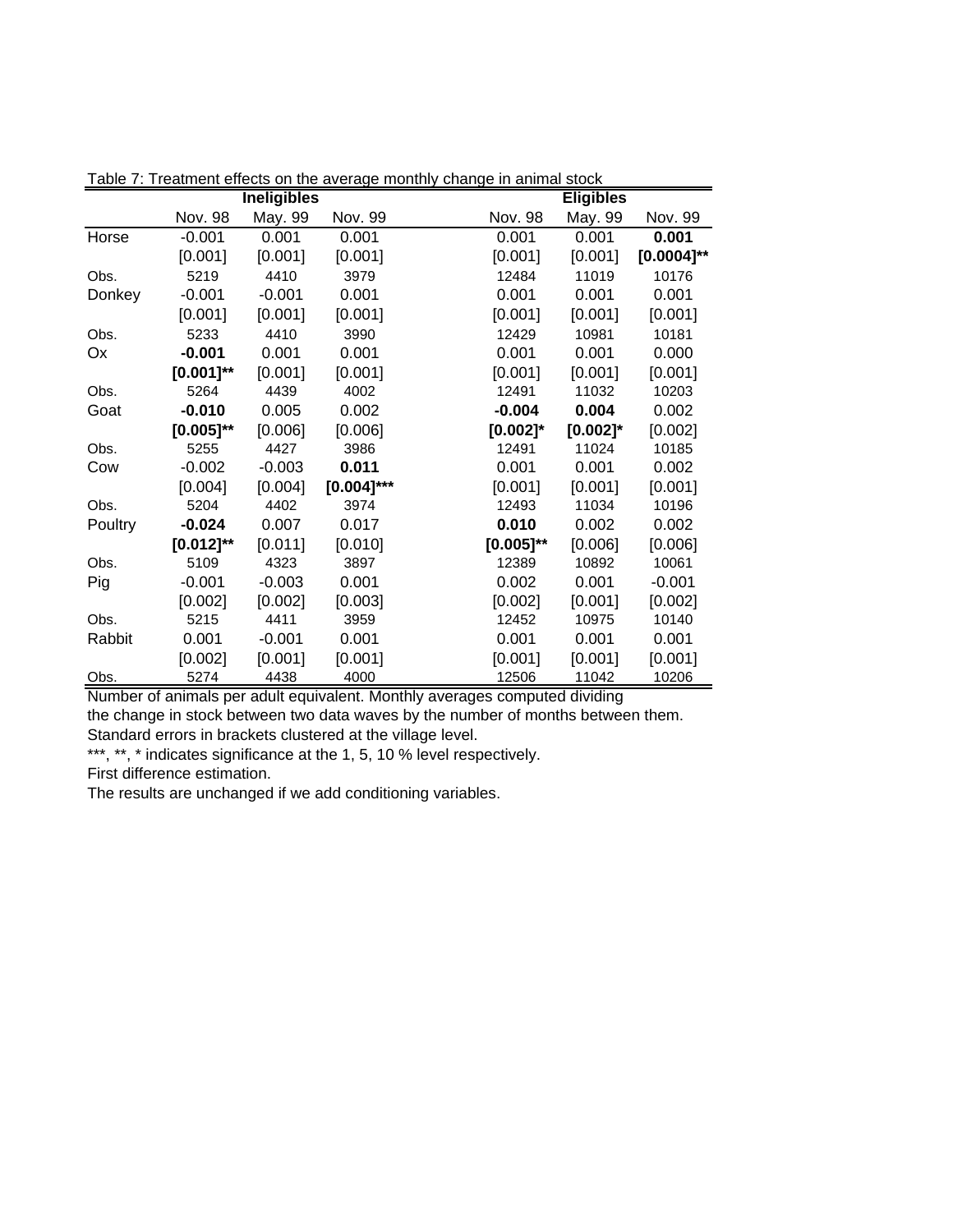|                     |                                              | 1998 Nov.                          |                                                                                                |                                                | 1999 May                        |                                           |
|---------------------|----------------------------------------------|------------------------------------|------------------------------------------------------------------------------------------------|------------------------------------------------|---------------------------------|-------------------------------------------|
|                     |                                              | $\mathbf{II}$                      | III                                                                                            |                                                | $\mathbf{II}$                   | III                                       |
|                     |                                              |                                    | Corn                                                                                           |                                                |                                 |                                           |
|                     |                                              |                                    | Ineligibles                                                                                    |                                                |                                 |                                           |
| <b>ITE</b>          | <b>Production-Sales</b><br>3.773<br>[17.201] | Consumption<br>$-0.177$<br>[0.325] | Value Consumption<br>$-0.367$<br>[0.494]                                                       | <b>Production-Sales</b><br>9.264<br>[27.688]   | Consumption<br>0.947<br>[0.603] | Value Consumption<br>1.733<br>$[1.036]$ * |
| Observations        |                                              | 5280                               |                                                                                                |                                                | 4443                            |                                           |
|                     |                                              |                                    | Eligibles                                                                                      |                                                |                                 |                                           |
| <b>ATE</b>          | $-2.169$<br>[6.045]                          | 0.112<br>[0.223]                   | 0.227<br>[0.385]                                                                               | 13.074<br>[15.678]                             | 0.508<br>[0.435]                | 1.124<br>[0.725]                          |
| Observations        |                                              | 12519                              |                                                                                                |                                                | 11044                           |                                           |
|                     |                                              |                                    | <b>Beans</b>                                                                                   |                                                |                                 |                                           |
|                     |                                              |                                    | Ineligibles                                                                                    |                                                |                                 |                                           |
| <b>ITE</b>          | <b>Production-Sales</b><br>3.361<br>[4.514]  | Consumption<br>0.039<br>[0.212]    | Value Consumption<br>0.159<br>[0.977]                                                          | <b>Production-Sales</b><br>$-1.914$<br>[9.711] | Consumption<br>0.065<br>[0.048] | Value Consumption<br>0.312<br>[0.252]     |
| <b>Observations</b> |                                              | 5280                               |                                                                                                |                                                | 4443                            |                                           |
|                     |                                              |                                    | Eligibles                                                                                      |                                                |                                 |                                           |
| <b>ATE</b>          | 1.482<br>[2.063]                             | 0.070<br>$[0.027]^{**}$            | 0.384<br>$[0.141]$ ***                                                                         | 3.136<br>[1.906]                               | 0.015<br>[0.034]                | 0.183<br>[0.185]                          |
| Observations        |                                              | 12519                              | Monthly odult caujualent in kilograme in columna Lond II, neece at New 08 priose in column III |                                                | 11044                           |                                           |

#### Table 8: Difference between production and sales, value of consumption of own production of grains.

Monthly adult equivalent in kilograms in columns I and II, pesos at Nov. 98 prices in column III.

Standard errors in brackets clustered at the village level.

\*\*\*, \*\*, \* indicates significance at the 1, 5, 10 % level respectively.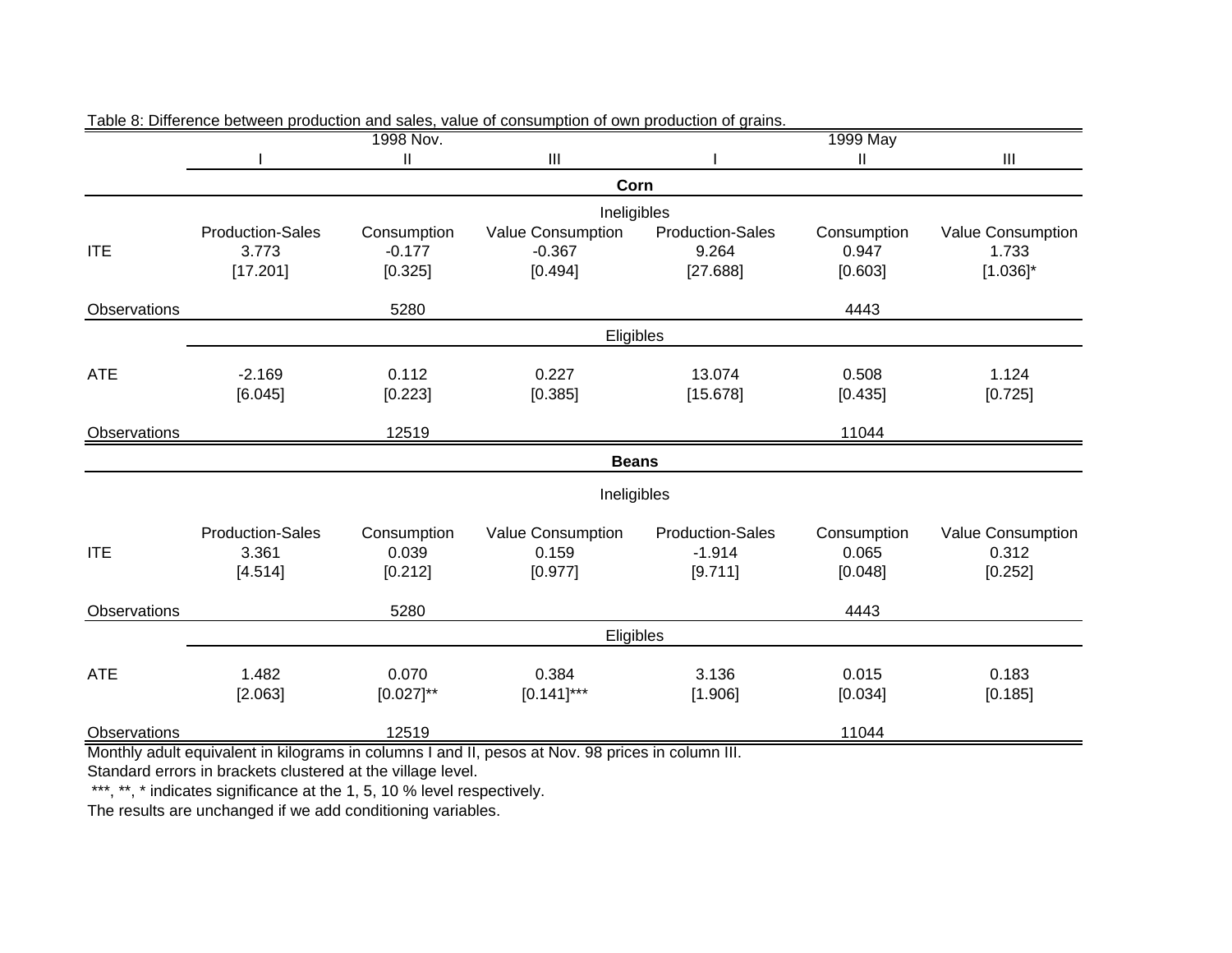|            |             | November 1998 |                           | May 1999      |  |  |
|------------|-------------|---------------|---------------------------|---------------|--|--|
|            |             |               | Agricultural expenditures |               |  |  |
|            |             | Costs         | Costs                     |               |  |  |
|            | Level       | Probability   | Level                     | Probability   |  |  |
| <b>ITE</b> | $-1.947$    | $-0.0004$     | $-2.309$                  | 0.007         |  |  |
|            | [1.819]     | [0.0275]      | [3.506]                   | [0.029]       |  |  |
| Obs.       | 4381        | 4784          | 4080                      | 4119          |  |  |
| <b>ATE</b> | 0.618       | 0.051         | 0.311                     | 0.008         |  |  |
|            | $[0.358]$ * | $[0.028]$ *   | [0.526]                   | [0.026]       |  |  |
| Obs.       | 10408       | 11223         | 10096                     | 10197         |  |  |
|            |             |               |                           |               |  |  |
|            |             |               | Animals                   |               |  |  |
|            |             | Purchases     | Purchases                 |               |  |  |
|            | Level       | Probability   | Level                     | Probability   |  |  |
| <b>ITE</b> | 0.215       | 0.01          | 0.019                     | 0.008         |  |  |
|            | $[0.117]$ * | [0.008]       | [0.078]                   | [0.008]       |  |  |
| Obs.       | 4854        | 5263          | 4387                      | 4431          |  |  |
| <b>ATE</b> | $-0.021$    | 0.006         | 0.042                     | 0.015         |  |  |
|            | [0.034]     | [0.005]       | $[0.022]$ *               | $[0.005]$ *** |  |  |
| Obs.       | 11671       | 12499         | 10915                     | 11025         |  |  |

Table 9: Investments-costs of agricultural production and animals

Monthly pesos per adult equivalent at Nov. 1998 prices. Standard errors in brackets clustered at the village level.

\*\*\*, \*\*, \* indicates significance at 1, 5, 10 % levels.

Treatment effects on the levels estimated by OLS.

Probit estimates for the probability.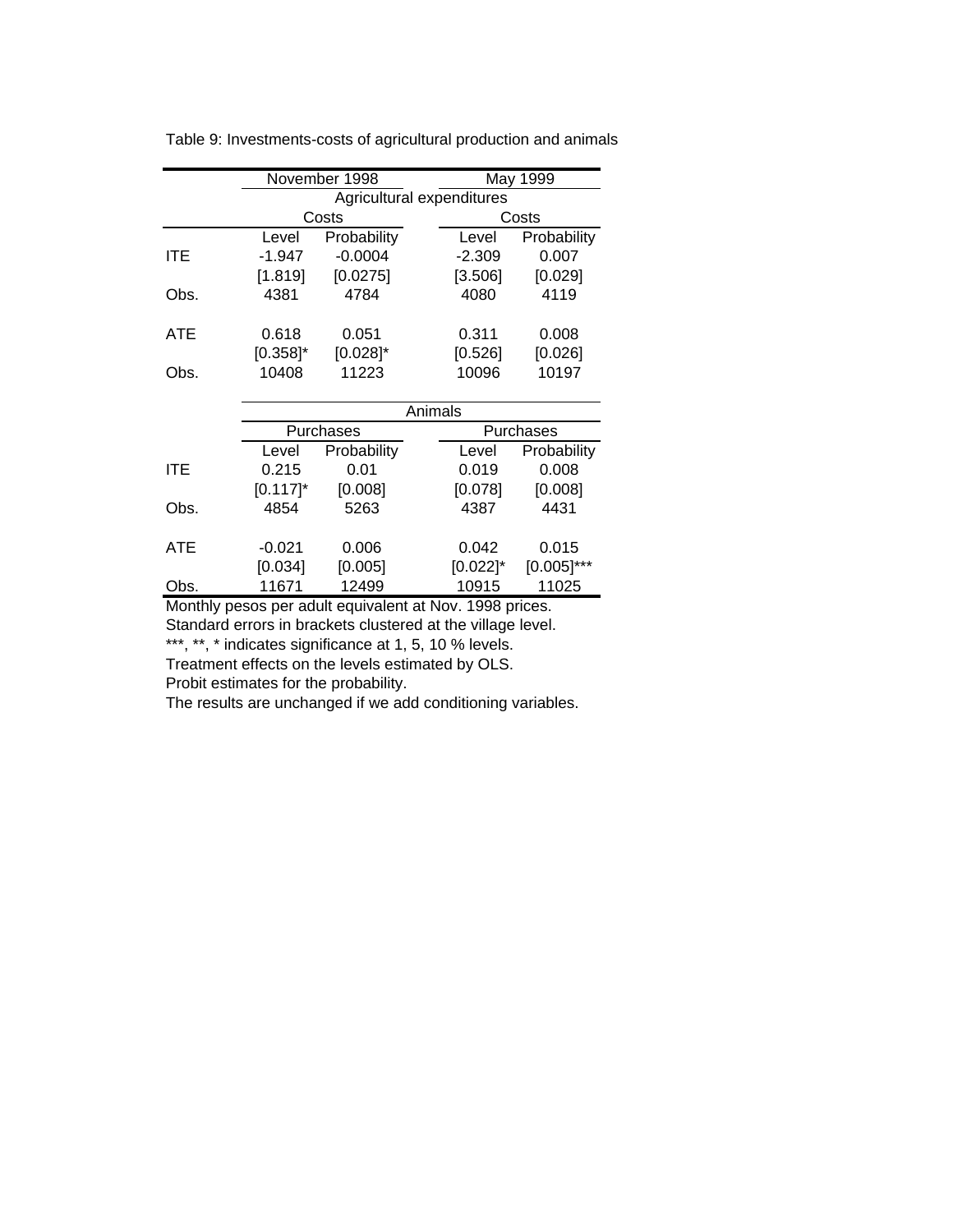Figure 1: The experimental design.